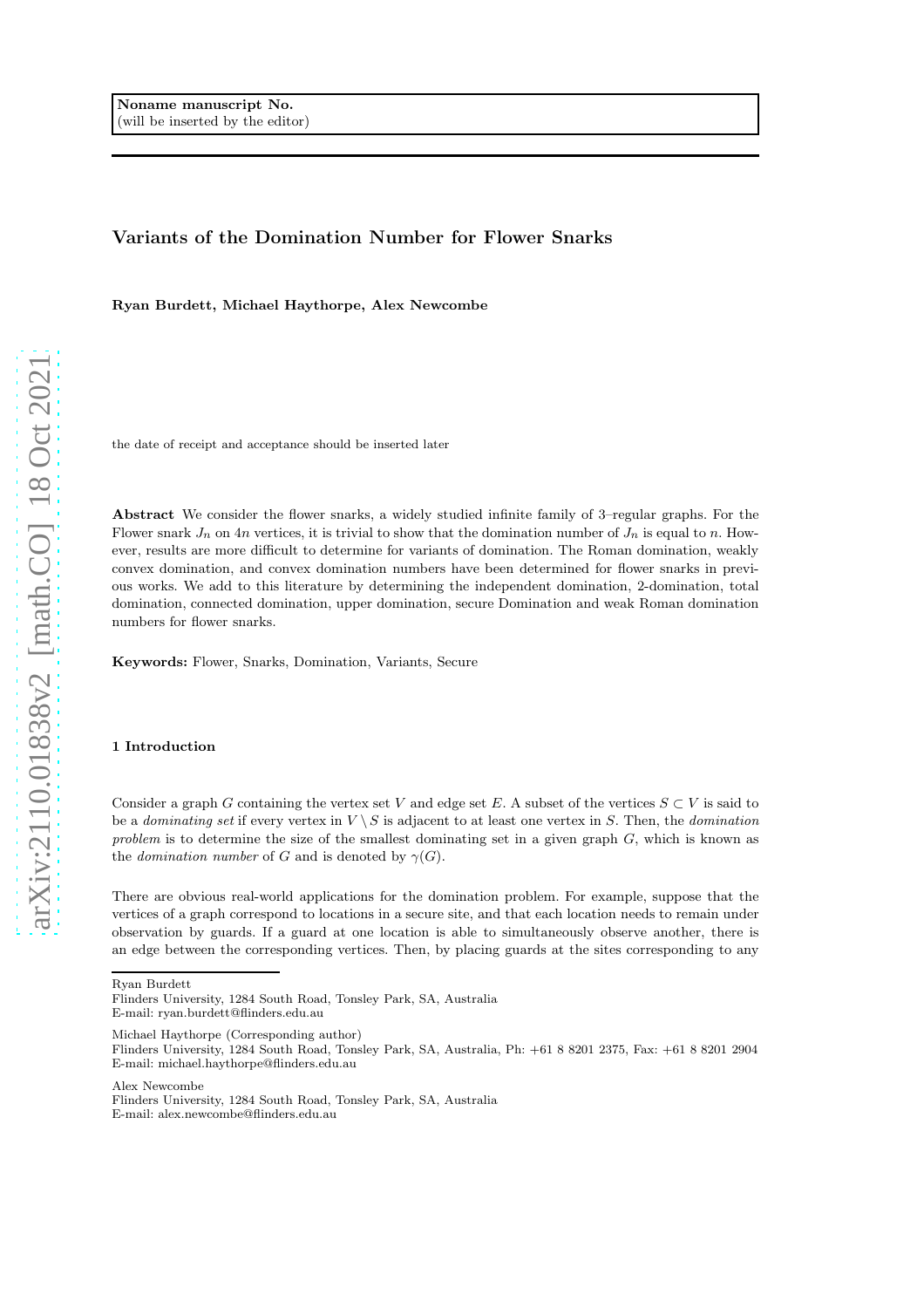dominating set, all locations are under observation. Clearly, it is desirable to do so with as few guards as possible.

However, in many real-world applications, the definition of domination may be unsuitable in some way, and so variants of domination have been described to handle such cases. Continuing the example in the previous paragraph, suppose that the guards carry out their observation from the top of large towers. The vantage point from these towers enables them to observe adjacent locations, but does not permit them to observe their own location. Then, their location would need to be observed by a guard at an adjacent location. In such a situation, we are seeking not a dominating set, but a total dominating set, which we define formally now along with several other variants of dominating sets that we will consider in this manuscript.

**Definition 1.1** Consider a dominating set  $S \subseteq V$ . Then:

- $S$  is a *(weakly) convex dominating set* if S is (weakly) convex in  $G$ .
- $S$  is an *independent dominating set* if S is an independent set in  $G$ .
- $S$  is a minimal dominating set if any proper subset of S is not a dominating set.
- S is a 2-dominating set if any vertex  $v \notin S$  is adjacent to at least two vertices in S.
- $S$  is a total dominating set if every vertex in V is adjacent to at least one vertex in S.
- $S$  is a connected dominating set if the subgraph of G induced by the vertices in S is connected.
- S is a secure dominating set if, for every vertex  $v \in V \setminus S$ , there exists a vertex  $w \in S$  such that  $vw \in E$ , and  $(S \setminus \{w\}) \cup \{v\}$  is a dominating set.

Analogously to the domination number, we define  $\gamma_{wcon}(G)$  to be the weakly convex domination number,  $\gamma_{con}(G)$  to be the convex domination number,  $i(G)$  to be the independent domination number,  $\gamma_2(G)$ to be the 2-domination number,  $\gamma_t(G)$  to be the total domination number,  $\gamma_c(G)$  to be the connected domination number, and  $\gamma_s(G)$  to be the secure domination number. We also define the upper domination number,  $\Gamma(G)$ , as follows.

**Definition 1.2** The upper domination number, denoted by  $\Gamma(G)$ , is equal to the size of the largest minimal dominating set.

In addition, we consider two more variants of domination. Suppose that for our graph  $G$ , we have a function  $f: V \to \{0, 1, 2\}$ . Then, the *weight* of f, denoted  $w(f)$ , is equal to  $\sum_{v \in V} f(v)$ .

**Definition 1.3** f is a Roman dominating function on G if it satisfies the condition that every vertex  $v$ for which  $f(v) = 0$  is adjacent to at least one vertex w for which  $f(w) = 2$ .

<span id="page-1-0"></span>In the following definition, we say that a vertex v is undefended with respect to f if  $f(v) = 0$  and for every vertex w adjacent to v,  $f(w) = 0$ .

**Definition 1.4** f is a weak Roman dominating function on G if, for every vertex v such that  $f(v) = 0$ , there is at least one vertex  $w$ , adjacent to  $v$  and satisfying the following: if we define a new function  $g: V \to \{0, 1, 2\}$  defined by  $g(v) = 1$ ,  $g(w) = f(w) - 1$ , and  $g(u) = f(u)$  for all  $u \neq \{v, w\}$ , then there are no undefended vertices with respect to g.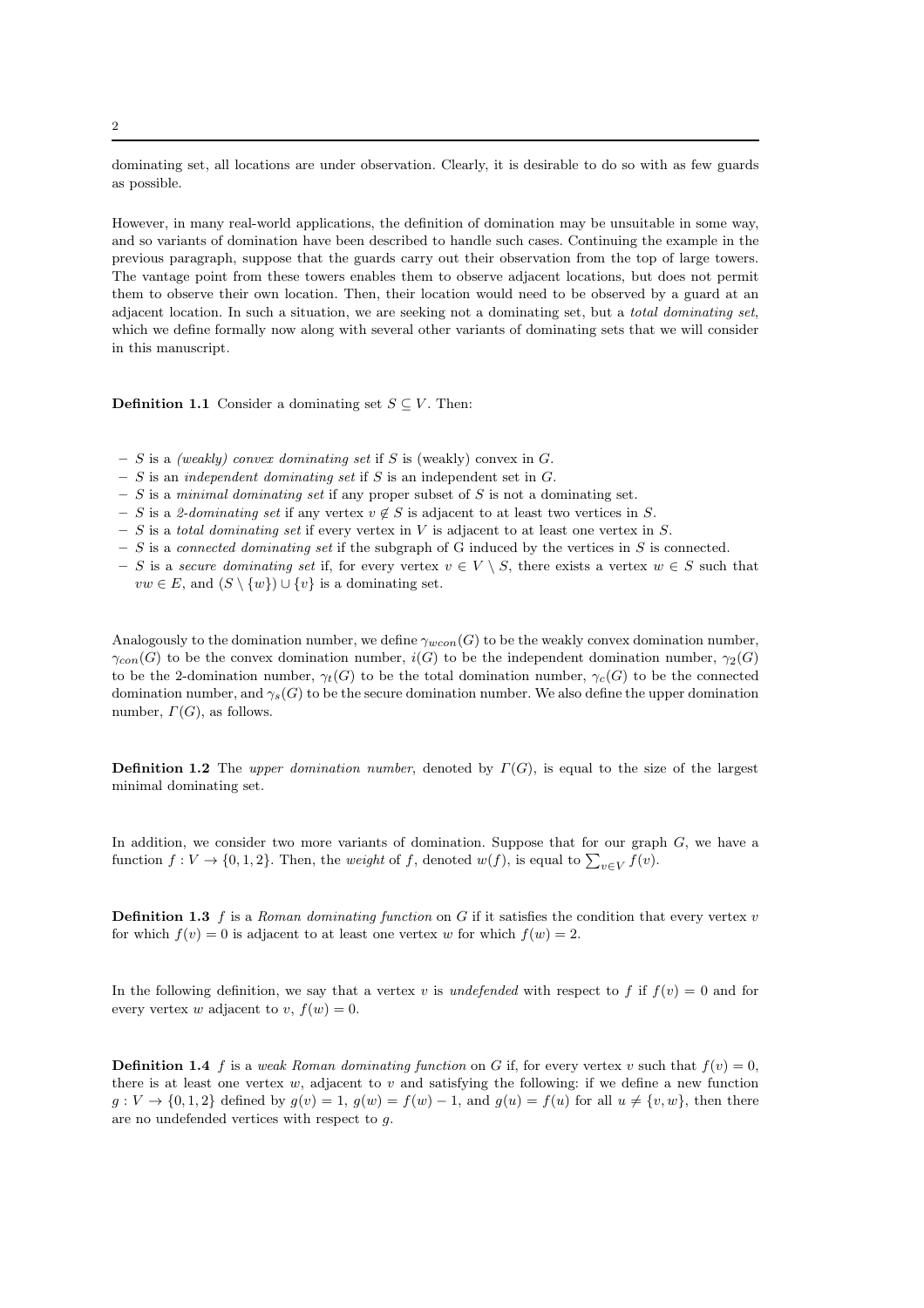Then, the Roman domination number  $\gamma_R(G)$  is the minimum weight over all Roman dominating functions, and equivalently for the weak Roman domination number  $\gamma_r(G)$ . It is worth noting that if we further demand that  $f(v) \leq 1$  for all  $v \in V$  then weak Roman domination is equivalent to secure domination. Hence, it is clear that  $\gamma_r(G) \leq \gamma_s(G)$ .

Domination numbers are known for some infinite families of graphs. Other than trivial results such as for paths or cycles, perhaps the most famous result is the sprawling effort over a 27 year period [\[18,](#page-22-0) [14,](#page-22-1) [8,](#page-22-2) [34,](#page-22-3) [2,](#page-21-0) [12\]](#page-22-4) to provide a complete characterisation of domination numbers for grid graphs  $G(n, m)$  of all possible sizes, consisting of 23 special cases before settling into a standard formula for  $n, m \geq 16$ . Other results for domination include generalized Petersen graphs [\[41,](#page-23-0) [23,](#page-22-5) [39\]](#page-23-1), Cartesian products involving cycles [\[26,](#page-22-6) [9,](#page-22-7) [1\]](#page-21-1), King graphs [\[40\]](#page-23-2), Latin square graphs [\[27\]](#page-22-8), hypercubes [\[3\]](#page-21-2), Sierpiński graphs [\[32\]](#page-22-9), Knödel graphs [\[38\]](#page-23-3), and various graphs from chemistry [\[25,](#page-22-10) [30\]](#page-22-11), among others.

However, far fewer results are known for variants of domination beyond trivial results such as for paths, cycles, stars, wheels, or complete graphs. We summarise the most noteworthy of these results for the variants of domination considered in this paper. For upper domination, results are known for various graphs based on chessboards [\[4,](#page-21-3) [11,](#page-22-12) [16,](#page-22-13) [37,](#page-22-14) [40\]](#page-23-2). For total domination, results are known for some grid graphs  $G(n, m)$  (for  $n \leq 6$ ) [\[13,](#page-22-15) [20\]](#page-22-16), Knödel graphs [\[19\]](#page-22-17), and various graphs from chemistry [\[25\]](#page-22-10). For connected domination, results are known for trees [\[31\]](#page-22-18), circulant graphs [\[33\]](#page-22-19), Centipede graphs [\[36\]](#page-22-20), and various graphs from chemistry [\[25\]](#page-22-10). For weak Roman domination, results are known for various graphs based on chessboards [\[29\]](#page-22-21), Cartesian products involving complete graphs [\[35\]](#page-22-22), and Helm graphs and Web graphs [\[22\]](#page-22-23). For secure domination, results are known for some grid and torus graphs (for  $n \leq 3$ ) [\[15\]](#page-22-24), various Cartesian products of stars, cycles, paths and complete graphs [\[35\]](#page-22-22), and middle graphs [\[28\]](#page-22-25).

In recent works, the following results were shown for flower snarks (which will be defined in the next section).

Theorem 1.5 (Maksimovic et al. (2018) [\[24\]](#page-22-26), Kratica et al. (2020)[\[21\]](#page-22-27)) Consider the flower snark  $J_n$ , for  $n \geq 3$ . Then we have  $\gamma_R(J_n) = \gamma_{wcon}(J_n) = 2n$ , and  $\gamma_{con}(J_n) = 4n$ .

<span id="page-2-0"></span>We now add to the above literature by proving the following additional results for flower snarks:

**Theorem 1.6** Consider the flower snark  $J_n$ , for  $n \geq 3$ . Then,

$$
\gamma(J_n) = i(J_n) = n, \qquad \gamma_s(J_n) = \gamma_r(J_n) = \left\lceil \frac{3n+1}{2} \right\rceil, \qquad \gamma_2(J_n) = \begin{cases} \left\lceil \frac{5n}{3} \right\rceil, & \text{if } n \neq 1 \mod 3, \\ \frac{5n+4}{3}, & \text{if } n = 1 \mod 3, \end{cases}
$$

$$
\gamma_t(J_n) = \begin{cases} \left\lceil \frac{3n}{2} \right\rceil, & \text{if } n \neq 2 \mod 4, \\ \frac{3n}{2} + 1, & \text{if } n = 2 \mod 4, \end{cases}
$$
\n
$$
\gamma_c(J_n) = \Gamma(J_n) = \begin{cases} 2n, & \text{if } n \text{ is even,} \\ 2n - 1, & \text{if } n \text{ is odd.} \end{cases}
$$

In most cases, the proofs will be by induction, and hence it will be necessary to first prove the results for some number of base cases. Rather than provide these proofs here, we will simply use mixed-integer linear programming formulations of each variant of domination from literature to handle the base cases.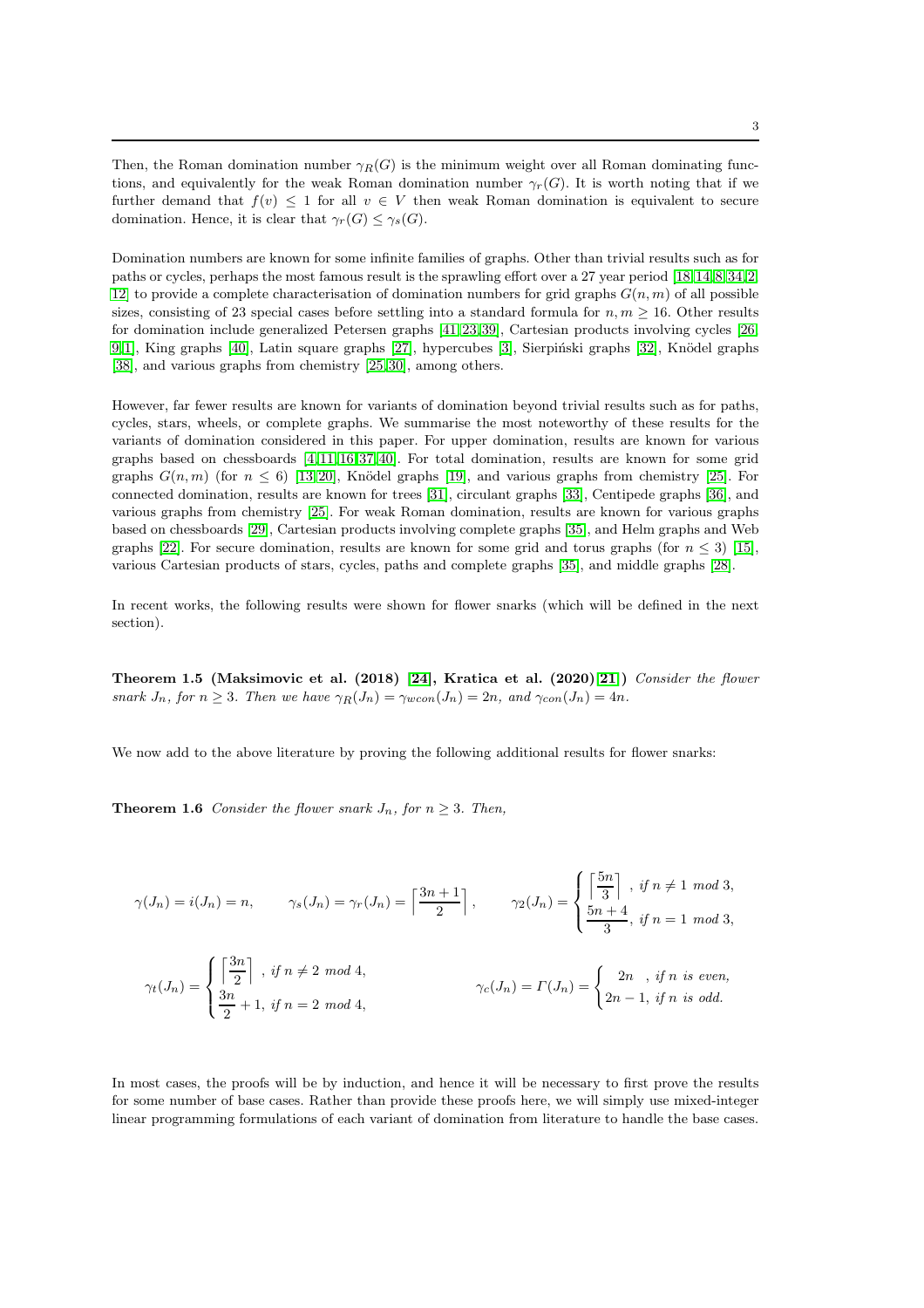#### 4

# 2 Flower Snarks

The chromatic index of a graph is the minimum required number of colours to color the edges of the graph, such that no two incident edges have the same colour. By Vizing's theorem, it is known that all 3–regular graphs have chromatic index 3 or 4. The latter case is rare, and simple, connected, bridgeless 3–regular graphs with chromatic index 4 are called snarks. It is common to further add the restriction that the girth should be at least 5, with such graphs known as nontrivial snarks. Flower snarks [\[17\]](#page-22-28), discovered by Isaacs in 1975, were the first known infinite family of nontrivial snarks, and are denoted by  $J_n$ . They are defined as follows.

**Definition 2.1 (Flower snarks)** For  $n \geq 3$ , take the union of n copies of  $K_{1,3}$ . Denote the degree 3 vertex in the *i*-th copy as  $a^i$ , and the other three vertices in the *i*-th copy as  $b^i$ ,  $c^i$  and  $d^i$ . Then construct an *n*-cycle through vertices  $b^1, b^2, \ldots, b^n$ , and a 2*n*-cycle through vertices  $c^1, c^2, \ldots, c^n, d^1, d^2, \ldots, d^n$ .

In order to have the properties of a nontrivial snark, n must be odd and  $n \geq 5$ . However, for other values of  $n \geq 3$  a 3–regular graph is nonetheless obtained by this construction. In this paper we will consider all  $n \geq 3$ , and for convenience we will refer to all of them as flower snarks.

For the remainder of this document, we will consider various kinds of dominating sets of flower snarks. As such, it is convenient to go over some brief terms and notation here. Recall that  $J_n$  contains n copies of  $K_{1,3}$ . We will refer to the *i*-th copy as  $J^i$ , and its four vertices as  $a^i$ ,  $b^i$ ,  $c^i$  and  $d^i$ . Note that this notation does not include  $n$ , as typically  $n$  will be fixed in our considerations. Also, we will say that a copy  $J^i$  has weight k in a dominating set S, if S contains k vertices from  $J^i$ . We will use the term pattern to describe a sequence of weights of consecutive copies of  $J_n$  in S. For example, if we say that S contains the pattern 121, it means there is a set of three consecutive copies  $J^{i-1}$ ,  $J^{i}$ ,  $J^{i+1}$  which have weights 1, 2 and 1 respectively in S. Further to this, in a set of consecutive copies of  $J_n$ , we will use the term *configuration* to describe the specific allocation of its vertices to S. Finally, we will define  $w_i^S$  to be equal to the number of copies with weight  $i$  in  $S$ .

Flower snarks can be visualised in various ways. A common method is to distribute the copies of  $K_{1,3}$  in a circle, using curved edges for the  $2n$ -cycle and straight edges elsewhere. We display one such drawing of  $J_n$  in part (a) of Figure [2.1,](#page-18-0) for  $n = 7$ . However, for our purposes it will be convenient to focus only on a small section of a flower snark at a time, and so we will use the drawing style displayed in part (b) of Figure [2.1,](#page-18-0) with each copy displayed vertically. As indicated in Figure [2.1](#page-18-0) we will assume that in these drawings, the bottom vertex in copy  $J^i$  is  $b^i$ , followed by  $a^i$ ,  $c^i$  and  $d^i$ . When useful to avoid confusion, a label will be given above each copy.



Fig. 2.1 In part (a) a common drawing of the flower snark  $J_7$ . In part (b), a section of a larger flower snark consisting of six copies.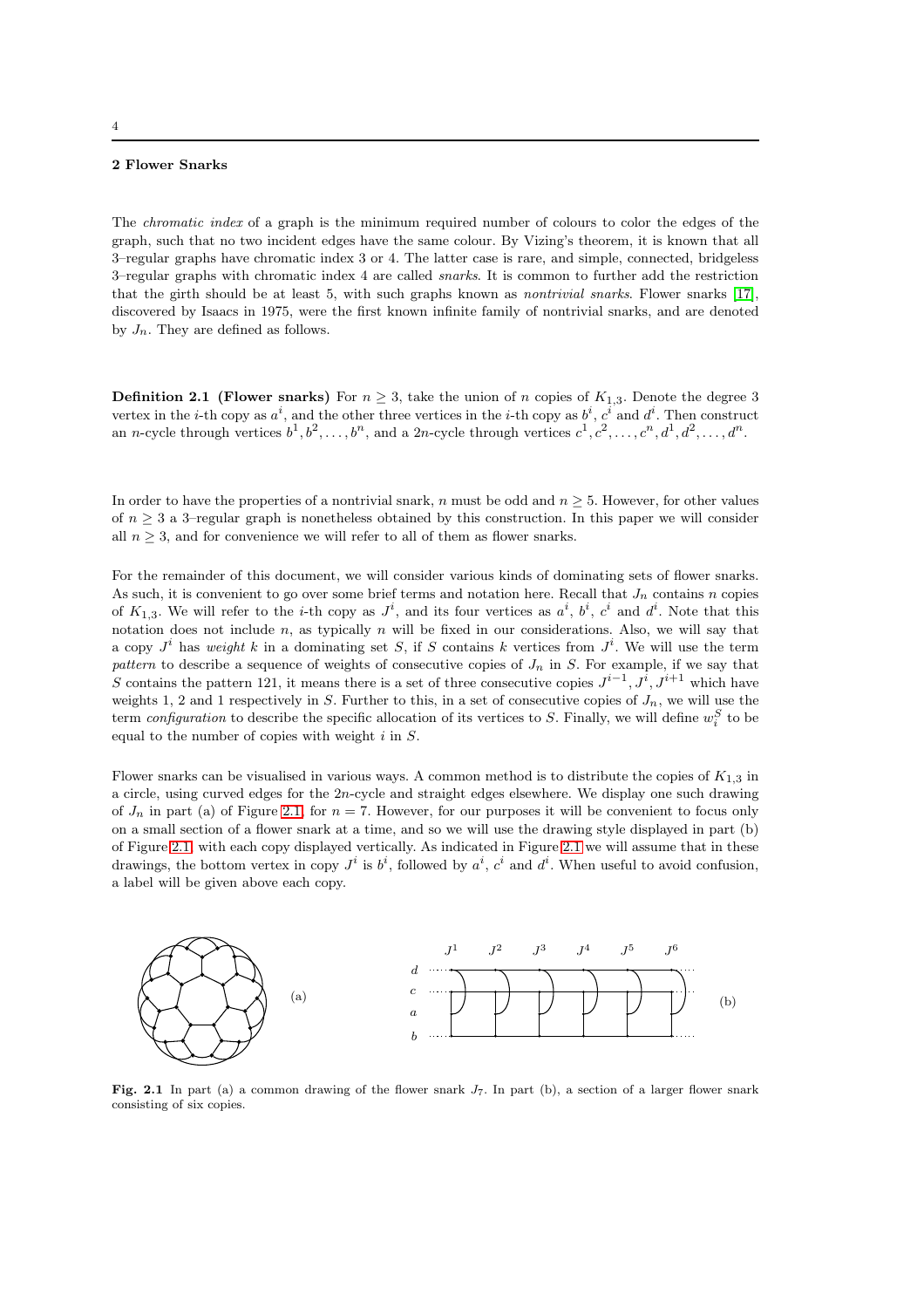It is worth noting that, when viewing only a section of  $J_n$ , vertices  $b^i$ ,  $c^i$  and  $d^i$  are all essentially equivalent, and this will be useful in simplifying many of the upcoming proofs. In a global sense this is not the case, as there is a "twist" in the final copy in which  $c^n$  links to  $d^1$ , and  $d^n$  links to  $c^1$ . However, due to the symmetry of the flower snark, when viewing any copy locally we can choose to relabel the vertices so that this twist occurs elsewhere in the graph. Hence, in the arguments that follow, whenever we are viewing only a portion of the graph we will always assume that the twist occurs elsewhere in the graph.

Various proofs in this paper will go as follows. We will begin with a set of copies of  $J_n$  for which the pattern is known, as well as possibly knowing in advance that some vertices are either in S, or not in S. From there, depending on the variant of domination being considered, and the structure of  $J_n$ , we will go on to prove that certain vertices either must be in  $S$ , or must not be in  $S$ . For these proofs, figures will be provided, using the following convention. The pattern known in advance will be indicated by listing the corresponding weight underneath each copy. Vertices which are known in advance to be in S will be marked with  $\bullet$ , and vertices which are known in advance not to be in S will be marked with X. Then, vertices which are subsequently shown (up to equivalence) to be in S will be marked with  $\overline{O}$ , while vertices which are subsequently shown not to be in S will be marked with  $\angle$ . We demonstrate this convention with a simple example.

<span id="page-4-0"></span>*Example 2.2* Suppose we have four copies  $J^1, J^2, J^3, J^4$  which meet the pattern 1111, and that we know that  $d^2 \in S$  and  $c^1 \notin S$ . This situation is displayed in Figure [2.2.](#page-18-1) Clearly, since  $d^2 \in S$  and  $J^2$  has weight 1, we know that  $a^2 \notin S$ ,  $b^2 \notin S$ , and  $c^2 \notin S$ . These three are marked with  $\times$  in Figure [2.2](#page-18-1) as no argument was needed to establish they are not in S. Then, the only remaining vertex which can dominate  $c^2$  is  $c^3$ , and hence  $c^3 \in S$ . Since this was argued in the proof,  $c^3$  is marked with a  $\bigcirc$  in Figure [2.2.](#page-18-1) Also, since  $J^3$  has weight 1 the vertices  $a^3$ ,  $b^3$ , and  $d^3$  cannot be in S, and so they are marked with  $\angle$ . Then, the only remaining vertex which can dominate  $b^2$  is  $b^1$ , which we similarly mark in Figure [2.2.](#page-18-1) Finally, the only remaining vertex which can dominate  $b^3$  is  $b^4$ , which we again mark in Figure [2.2.](#page-18-1) Hence, we now know exactly which vertices in  $J^1, J^2, J^3, J^4$  are contained in S.



Fig. 2.2 The situation described in Example [2.2.](#page-4-0)

To conclude this section, we note that it is trivial to determine the domination and independent domination numbers for flower snarks.

**Lemma 2.3** For  $n > 3$ , we have  $\gamma(J_n) = i(J_n) = n$ .

<span id="page-4-1"></span>**Proof.** The graph  $J_n$  contains n copies of  $K_{1,3}$ . For each copy  $J^i$ , the vertex  $a^i$  is adjacent only to other vertices in  $J^i$ , and so any dominating set must contain at least one vertex from each copy. Hence,  $n \leq \gamma(J_n) \leq i(J_n)$ . Then, it suffices to note that the set  $\{a^1, a^2, \ldots, a^n\}$  is an independent dominating set, and hence  $i(J_n) \leq n$ , leading to the result. □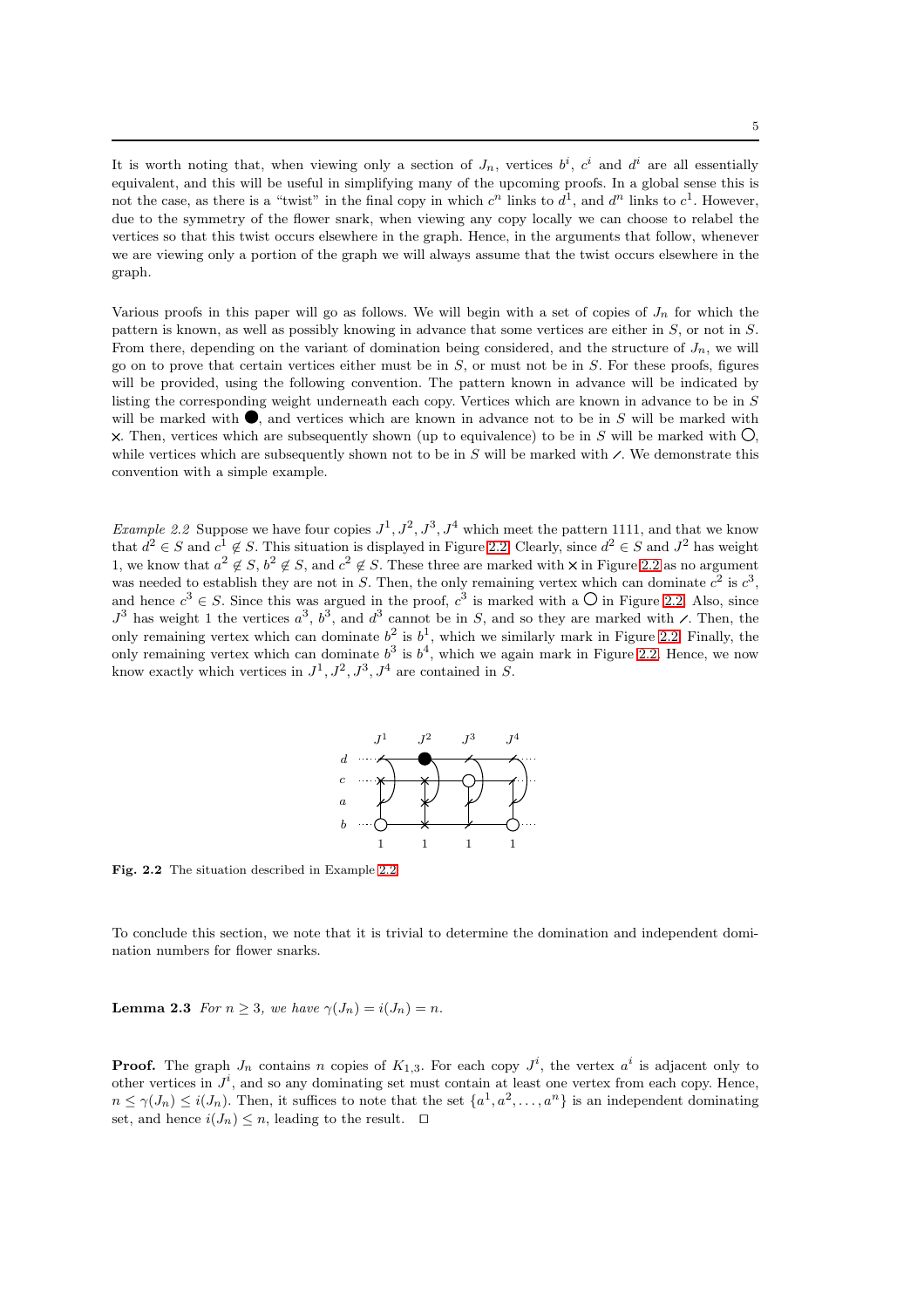Corollary 2.4 For any variant of dominating set considered in this paper, each copy must have weight at least 1.

### 3 Upper Domination

<span id="page-5-0"></span>In this section, we will determine the upper domination number for flower snarks. We begin by considering what weights are possible for copies in a minimal dominating set.

**Lemma 3.1** Consider the graph  $J_n$  for  $n \geq 3$ . If S is a minimal dominating set for  $J_n$  then the weight of each copy is either 1, 2 or 3.

**Proof.** We know from Corollary [2.4](#page-4-1) that each copy must have positive weight. Then suppose that a copy  $J^i$  has weight 4. It can be easily checked that  $S \setminus \{a^i\}$  is also a dominating set, contradicting the assumption that S is minimal.  $□$ 

<span id="page-5-1"></span>In the following Lemma, we use the term i depends on j to imply that  $S \cap N[i] = \{j\}$ .

**Lemma 3.2** Consider the graph  $J_n$  for  $n \geq 4$ , and a minimal dominating set S. If a copy  $J^i$  has weight 3 in S, then both adjacent copies  $J^{i-1}$  and  $J^{i+1}$  have weight 1 in S.

**Proof.** Suppose it is not the case, that is,  $J^i$  has weight 3 and at least one of  $J^{i-1}$  and  $J^{i+1}$  has weight greater than 1. Since  $b^i$ ,  $c^i$  and  $d^i$  are all equivalent in this framing, there are only two cases to consider; if  $a^i \in S$  and if  $a^i \notin S$ .

First, consider the case when  $a^i \in S$ . Then there are two other vertices from  $J^i$  also in S. Without loss of generality, suppose  $b^i \in S$  and  $c^i \in S$ . This situation is shown in Figure [3.1](#page-18-0) part(a). Then, since S is minimal, the removal of  $a^i$  does not result in a dominating set. This is only possible if  $d^i$  depends on  $a^i$ . Hence,  $d^{i-1} \notin S$  and  $d^{i+1} \notin S$ .

Then, consider  $b^i$ . Since S is minimal, at least one of  $b^{i-1}$  and  $b^{i+1}$  must depend on  $b^i$ . Without loss of generality, suppose it is the former. This implies that both  $b^{i-1} \notin S$  and  $a^{i-1} \notin S$ . Then,  $c^{i-1} \in S$ , or else copy  $J_{i-1}$  has weight 0 which contradicts Lemma [3.1.](#page-5-0) Then, since S is minimal,  $c^{i+1}$  must depend on  $c^i$ , which implies that  $c^{i+1} \notin S$  and  $a^{i+1} \notin S$ . Hence, from Lemma [3.1](#page-5-0) copy  $J^{i+1}$  also has weight 1, contradicting the initial assumption.

Second, consider the case when  $a^i \notin S$ . Then, S contains  $b^i, c^i$ , and  $d^i$ . Using a similar argument to above, at least one of  $b^{i-1}$  or  $b^{i+1}$  must depend on  $b^i$ . Without loss of generality, suppose it is the former. This implies that both  $b^{i-1} \notin S$  and  $a^{i-1} \notin S$ . We can make analogous arguments for  $c^i$  and  $d^i$ . Clearly, the dependent vertices can not all be from the same copy, or else that copy has weight 0. Hence, two of the dependent vertices are in one copy and one is in the other; without loss of generality we will assume that  $b^{i-1}$  is dependent on  $b^i$ ,  $c^{i-1}$  is dependent on  $c^i$ , and  $d^{i+1}$  is dependent on  $d^i$ . Hence,  $J^{i-1}$  has weight 1, and so by assumption,  $J^{i+1}$  has weight 2, and  $b^{i+1} \in S$  and  $c^{i+1} \in S$ . But then, by similar arguments, it must be the case that  $b^{i+2}$  depends on  $b^{i+1}$ , and  $c^{i+2}$  depends on  $c^{i+1}$ , implying that  $J^{i+2}$  has weight 1, and  $d^{i+2} \in S$ . This situation is displayed in Figure [3.1](#page-18-0) part (b). Finally, it can be seen from this figure that  $S \setminus \{d^i\}$  is a dominating set, contradicting the initial assumption that S is minimal. ⊓⊔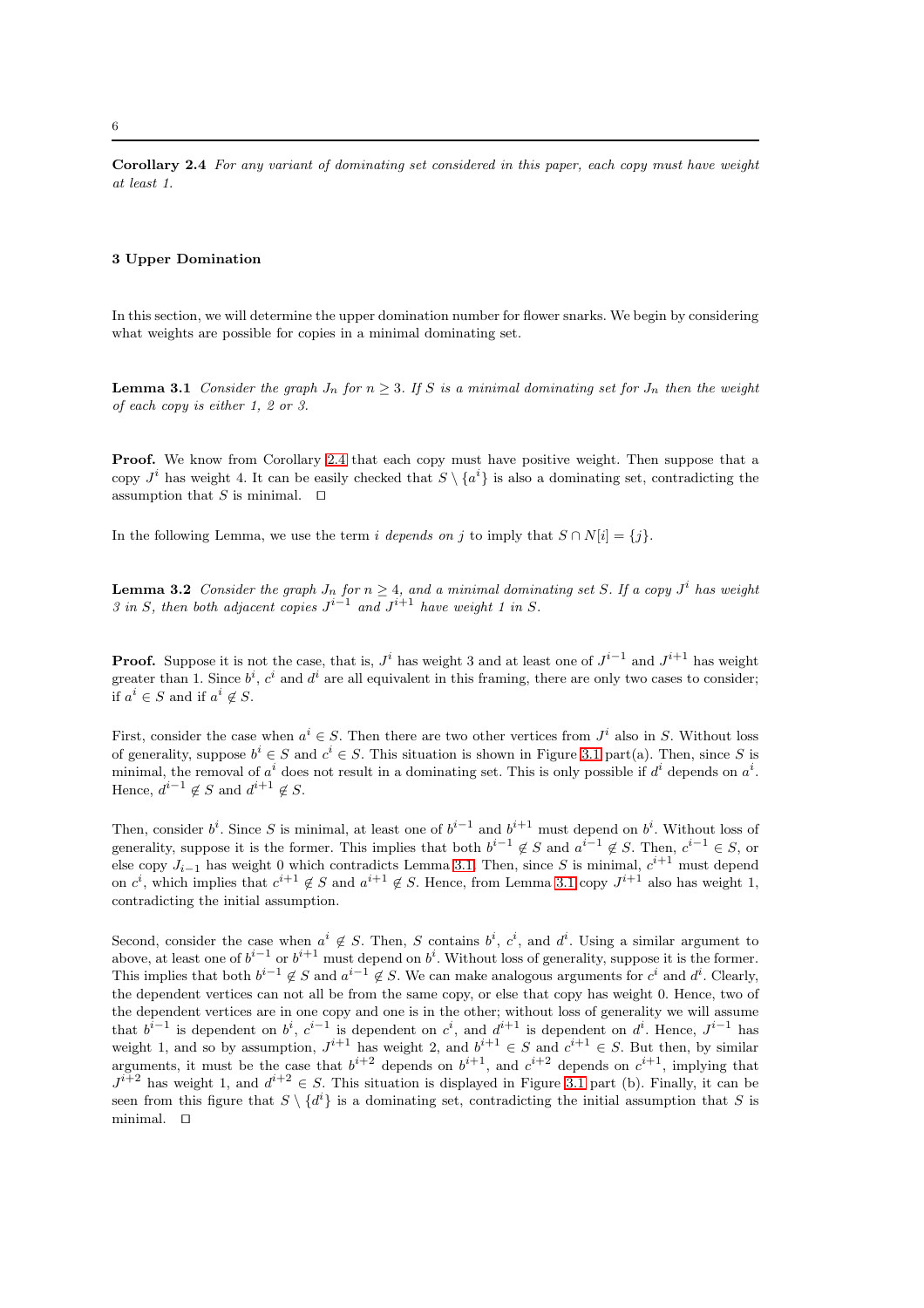

Fig. 3.1 The two situations described in the proof of Lemma [3.2.](#page-5-1)

<span id="page-6-0"></span>Recalling that  $w_i^S$  is the number of copies to have weight i in S, Lemma [3.2](#page-5-1) implies the following.

**Corollary 3.3** Consider the graph  $J_n$  for  $n \geq 4$ . If S is a minimal dominating set for  $J_n$  then  $w_1^S \geq w_3^S$ , with equality occurring if and only if  $w_1^S = w_3^S = \frac{n}{2}$ .

We are now ready to prove the main result of this section.

**Theorem 3.4** Consider a graph  $J_n$  for  $n \geq 3$ . Then,

$$
\Gamma(J_n) = \begin{cases} 2n, & \text{if } n \text{ is even,} \\ 2n-1, & \text{if } n \text{ is odd.} \end{cases}
$$

**Proof.** We use the first formulation for upper domination from [\[6\]](#page-22-29) to confirm that  $\Gamma(J_3) = 5$ . Then, suppose that S is a minimal dominating set for  $J_n$ , for  $n \geq 4$ . From Lemma [3.1](#page-5-0) we have  $w_0^S = w_4^S = 0$ . Hence, we have  $w_1^S + w_2^S + w_3^S = n$ , and  $w_1^S + 2w_2^S + 3w_3^S = |S|$ . Combining these, we obtain  $|S| =$  $2n + w_3^S - w_1^S$ . From Corollary [3.3](#page-6-0) we know that  $w_1^S \geq w_3^S$ , and the inequality is strict if n is odd. Hence,  $|S| \leq 2n$  if n is even, and  $|S| \leq 2n-1$  if n is odd. Then we just need to obtain the corresponding lower bounds.

Suppose that  $n$  is even. It is easy to check that if we repeat the configuration displayed in Figure [3.2](#page-18-1) part (a)  $n/2$  times, what results is a minimal dominating set with weight  $2n$ . Hence, if n is even, we have  $\Gamma(J_n) \geq 2n$ . Then suppose that n is odd. Again, it is easy to check that if we repeat the configuration displayed in Figure [3.2](#page-18-1) part (a)  $(n - 1)/2$  times, and then use the configuration displayed in Figure 3.2 part (b) for the final copy, what results is a minimal dominating set with weight  $2n - 1$ . Hence, if n is odd,  $\Gamma(J_n) \geq 2n-1$ . □



**Fig. 3.2** The configuration for upper domination which gives the desired lower bound for  $\Gamma(J_n)$  for  $n \geq 3$ . Part (a) can be repeated as many times as necessary. Then, if n is odd, use part (b) to finish. The result is a minimal dominating set with weight  $2n$  if n is even, or weight  $2n - 1$  if n is odd.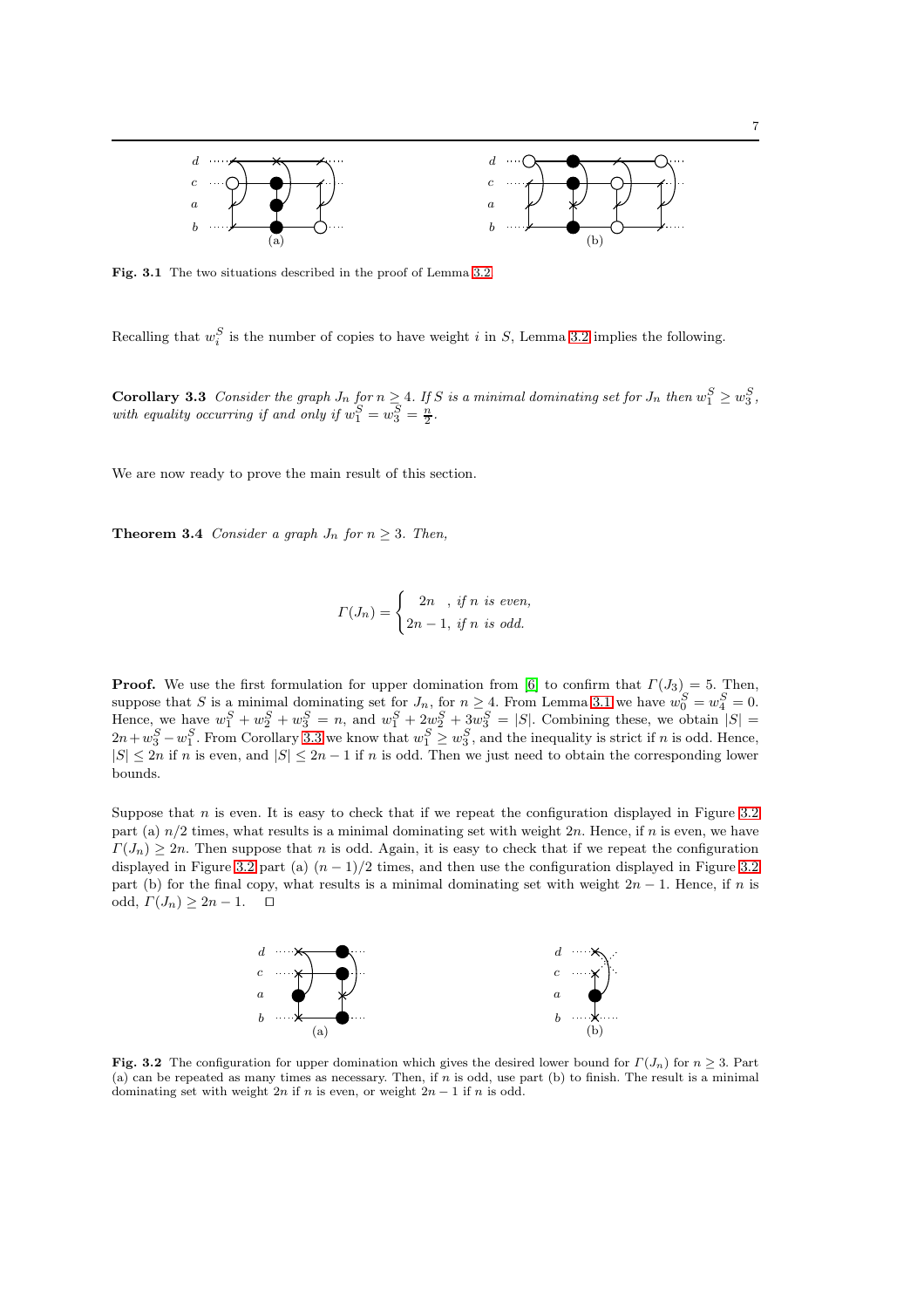#### <span id="page-7-0"></span>4 Upper Bounds by Construction

In the upcoming sections, we will determine lower bounds for the 2-domination, total domination, connected domination, secure domination, and weak Roman domination numbers of flower snarks. To obtain equality, we will require corresponding upper bounds, which we provide here. We leave it as an exercise to the reader to verify that the configurations given here satisfy the requirements of the various kinds of domination, and that they imply the appropriate upper bounds for Theorem [1.6.](#page-2-0)

For 2-domination, the configuration shown in Figure [4.1](#page-18-0) can be repeated as often as necessary, truncating the final time to get the desired size.



Fig. 4.1 The configuration for 2-domination which gives the desired upper bound for  $\gamma_2(J_n)$ . The result is a 2-dominating set of weight  $\lceil \frac{5n}{3} \rceil$  if  $n \neq 1 \mod 3$ , or weight  $\lceil \frac{5n}{3} \rceil + 1$  if  $n = 1 \mod 3$ .

For total domination, the configuration shown in Figure [4.2](#page-18-1) part (a) can be repeated as often as necessary. Then the configurations in parts (b), (c) and (d) can be used to complete the remaining copies.



Fig. 4.2 The configuration for total domination which gives the desired upper bound for  $\gamma_t(J_n)$  for  $n \geq 3$ . Part (a) can be repeated as many times as necessary. If  $n = 0 \mod 4$  this is sufficient. If  $n = 1 \mod 4$ , use (b) to finish. If  $n = 2 \mod 4$ , use part (c) to finish. If  $n = 3 \mod 4$ , use part (d) to finish. The result is a total dominating set of weight  $\lceil \frac{3n}{2} \rceil$  if  $n \neq 2 \mod 4$ , or weight  $\frac{3n}{2} + 1$  if  $n = 2 \mod 4$ .

For connected domination, the configuration shown in Figure [4.3](#page-21-4) can be repeated as often as necessary, truncating the final time to get the desired size. If  $n \neq 1$  mod 4 the result is connected dominating. If  $n=1 \mod 4$ , then removing  $d^1$  and adding  $b^1$  gives the desired result.



Fig. 4.3 The configuration for connected domination which gives the desired upper bound for  $\gamma_c(J_n)$  for  $n \geq 3$ . It may be repeated as many times as necessary, truncating the final time to get the final size. If  $n = 1 \text{ mod } 4$ , then in the first copy, remove  $d^1$  and add  $b^1$ . The result is a connected dominating set of weight 2n if n is even, or  $2n-1$  if n is odd.

For secure domination, the configuration shown in Figure [4.4](#page-14-0) part (a) can be repeated as often as necessary. Then the configurations in parts  $(b)$ ,  $(c)$ ,  $(d)$ , and  $(e)$  can be used to complete the remaining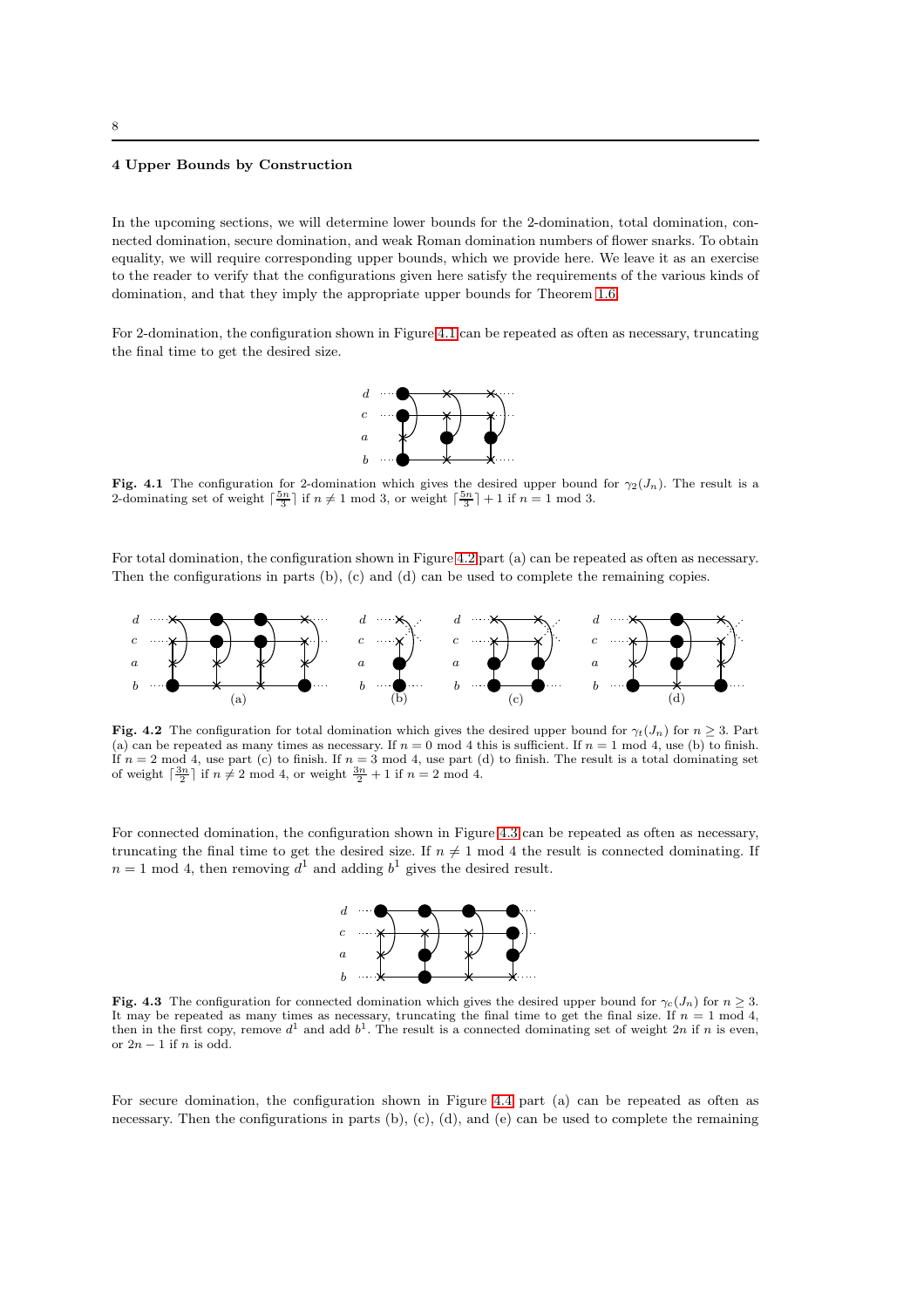copies. Since secure domination is an upper bound for weak Roman domination, these configurations also give an upper bound for weak Roman domination.



Fig. 4.4 The configuration for secure domination which gives the desired upper bound for  $\gamma_s(J_n)$  for  $n \geq 4$ . Part (a) can be repeated as many times as necessary. If  $n = 0 \mod 4$ , use part (b) to finish. If  $n = 1 \mod 4$ , use part (c) to finish. If  $n = 2 \mod 4$ , use part (d) to finish. If  $n = 3 \mod 4$ , use part (e) to finish. In all cases, the result is a secure dominating set of weight  $\lceil \frac{3n+1}{2} \rceil$ .

#### 5 2-domination

<span id="page-8-0"></span>In this section, we will determine the 2-domination numbers for flower snarks.

**Lemma 5.1** Consider the graph  $J_n$  for  $n \geq 3$ , and a 2-dominating set S. If the copy  $J^i$  has weight 1 in S, then  $a^i \in S$ .

<span id="page-8-1"></span>**Proof.** Recall that  $a^i$  is adjacent only to other vertices in  $J^i$ . From the definition of 2-domination, if  $a^i \notin S$  then it must have at least two neighbours in S. Since  $J^i$  has weight 1, this is impossible, and so  $a^i$  ∈ S. □

**Theorem 5.2** Consider the graph  $J_n$  for  $n \geq 3$ , and a 2-dominating set S. Then any copy with weight 1 in S has a neighbouring copy with weight 3 or 4 in S.

**Proof.** Without loss of generality, suppose that  $J^2$  has weight 1. Then, from Lemma [5.1](#page-8-0) we have  $a^2 \in S$ . Then, suppose that its neighbours  $J^1$  and  $J^3$  both have weight less than 3. At this stage, vertices  $b^2$ ,  $c^2$ and  $d^2$  have only one neighbour in S, so they each need at least one more. Without loss of generality, suppose that  $b^1 \in S$ . Then, consider the case when  $c^1 \in S$ . Since  $J^1$  has weight less than 3, this implies that  $a^1 \notin S$  and  $d^1 \notin S$ . However, it is then impossible for  $d^1$  to have two neighbours in S. This situation is displayed in part (a) of Figure [5.1.](#page-18-0)

Hence, we must have  $c^1 \notin S$ . Then,  $c^1$  must have two neighbours in S, which implies that  $a^1 \in S$ . Since  $J<sup>1</sup>$  has weight less than 3, this implies that  $d<sup>1</sup> \notin S$ . Then, in order for  $c<sup>2</sup>$  and  $d<sup>2</sup>$  to have two neighbours in S, we must have  $c^3 \in S$  and  $d^3 \in S$ , respectively. Since  $J^3$  has weight less than 3, this implies that  $a^3 \notin S$  and  $b^3 \notin S$ . However, it is then impossible for  $b^3$  to have two neighbours in S, completing the proof. This situation is displayed in part (b) of Figure [5.1.](#page-18-0) ⊓⊔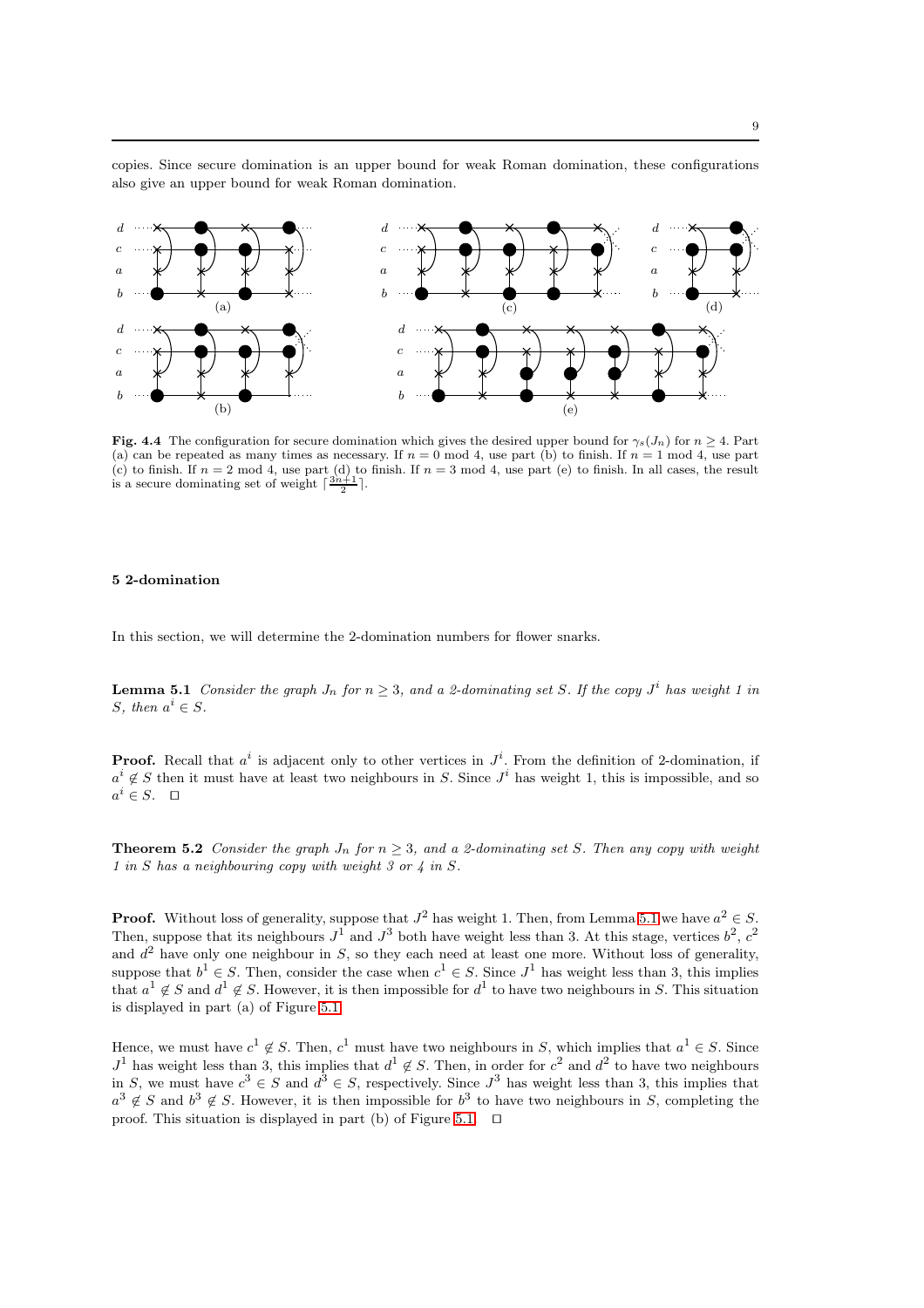

Fig. 5.1 The two situations described in the proof of Theorem [5.2.](#page-8-1) In part (a),  $d<sup>1</sup>$  cannot have two neighbours in S. In part (b), copy  $b^3$  cannot have two neighbours in S.

<span id="page-9-0"></span>We are now ready to prove the main result of this theorem.

**Theorem 5.3** Consider the graph  $J_n$  for  $n \geq 3$ , and a 2-dominating set S. Then,

$$
\gamma_2(J_n) = \begin{cases} \left\lceil \frac{5n}{3} \right\rceil, & \text{if } n \neq 1 \mod 3, \\ \frac{5n+4}{3}, & \text{if } n = 1 \mod 3, \end{cases}
$$

**Proof.** The upper bound was established in Section [4.](#page-7-0) Then, from Corollary [2.4](#page-4-1) we know that each copy has weight at least 1. This, combined with Theorem [5.2,](#page-8-1) implies that any three set of consecutive copies have weight at least 5. Hence we have  $\gamma_2(S) \geq \lceil \frac{5n}{3} \rceil$ . Hence, Theorem [5.3](#page-9-0) is true for  $n \neq 1$  mod 3.

Suppose that  $n=1$  mod 3 and  $|S| < \frac{5n+4}{3}$ . Hence, we must have  $|S| = \frac{5n+1}{3}$ . For each copy  $J^i$ , denote by  $w^3(i)$  the combined weights of  $J^i$ ,  $J^{i+1}$ , and  $J^{i+2}$ , where the superscripts are taken modulo n. Recall that  $w(i) \geq 5$ . Hence there must be a single value k such that  $w(k) = 6$  and  $w(j) = 5$  for all  $j \neq k$ . Consider the copies  $J^k$ ,  $J^{k+1}$ ,  $J^{k+2}$ . We will consider the possible patterns they could have, and show that each is impossible. Since  $w(k)$  has weight 6, the only possible patterns (up to symmetry) for copies  $J^k$ ,  $J^{k+1}$  and  $J^{k+2}$  are 123, 132, 222, and 312.

Suppose that  $J^k$ ,  $J^{k+1}$  and  $J^{k+2}$  meet either the pattern 123 or the pattern 132. Since  $w(k+1) = 5$ , this implies that  $J^{k+3}$  has weight 0, which contradicts Corollary [2.4.](#page-4-1)

Suppose next that  $J^k$ ,  $J^{k+1}$  and  $J^{k+2}$  meet the pattern 222. Since  $w(k+1) = w(k+2) = 5$ , this implies that  $J^{k+3}$  has weight 1, and  $J^{k+4}$  has weight 2. However, this contradicts Theorem [5.2](#page-8-1) since  $J^{k+3}$  has no neighbour with weight 3 or 4. Hence, this is impossible.

Finally, suppose that  $J^k$ ,  $J^{k+1}$  and  $J^{k+2}$  meet pattern 312. Since  $w(k+1) = w(k+2) = w(k+3) = 5$ , this implies that  $J^{k+3}$  has weight 2,  $J^{k+4}$  has weight 1, and  $J^{k+5}$  has weight 2. Again, this contradicts Theorem [5.2](#page-8-1) since  $J^{k+4}$  has no neighbour with weight 3 or 4. Hence, all cases are impossible, and so  $|S| \geq \frac{5n+4}{3}$ , completing the proof.  $□$ 

## 6 Total Domination

<span id="page-9-1"></span>In this section, we will determine the total domination numbers for flower snarks. We begin by identifying three patterns which cannot occur in total dominating sets of  $J_n$ .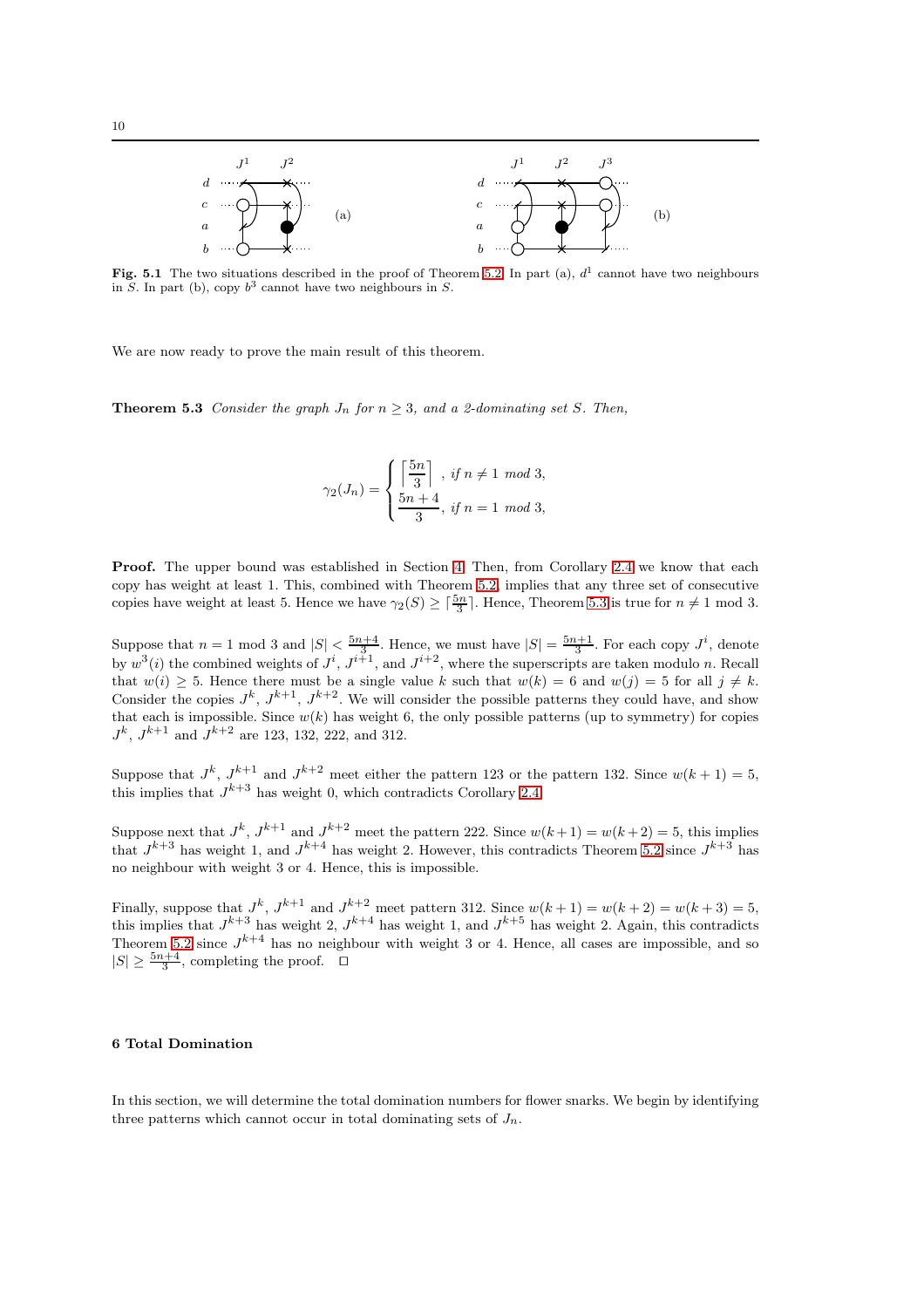**Theorem 6.1** Consider the graph  $J_n$  for  $n \geq 3$ , and a total dominating set S. Then S does not contain the patterns 111, 1121, or 12121.

**Proof.** From Corollary [2.4,](#page-4-1) each copy of  $J_n$  has weight at least 1 in S. Also, if a copy  $J^i$  has weight 1, then  $a^i \notin S$  because otherwise  $a^i$  itself is not dominated.

Suppose that  $S$  has the pattern 111. Without loss of generality, suppose the three copies meeting this pattern are  $J^1, J^2, J^3$ . As indicated above,  $a^2 \notin S$ . Regardless of which vertex from  $J^2$  is in S, it does not dominate any of  $b^2$ ,  $c^2$ ,  $d^2$ . Also, any vertex from  $J^1$  dominates at most one vertex from  $J^2$ , and likewise for any vertex from  $J^3$ . Hence there is at least one vertex in  $J^2$  which is not dominated, contradicting the assumption that  $S$  is dominating.

Then, suppose that  $S$  has the pattern 1121. Without loss of generality, suppose the four copies meeting this pattern are  $J^1, J^2, J^3, J^4$ . Using an equivalent argument to above, it must be the case that  $b^2, c^2, d^2$ are dominated by one vertex from  $J^1$  and two vertices from  $J^3$ . Hence,  $a^3 \notin S$ . This means none of the vertices from  $J^3$  dominate any of  $b^3, c^3, d^3$ . Also, any vertex from  $J^2$  dominates at most one vertex from  $J^3$ , and likewise for any vertex from  $J^4$ . Hence there is at least one vertex in  $J^3$  which is not dominated, contradicting the assumption that  $S$  is dominating.

Finally, suppose that  $S$  has the pattern 12121. Without loss of generality, suppose the five copies meeting this pattern are  $J^1, \ldots, J^5$ . Since  $J^1$  and  $J^3$  are both weight 1, they can collectively dominate at most two vertices from  $J^2$ . Hence,  $a^2 \in S$ , and by an equivalent argument,  $a^4 \in S$ . Note that none of the vertices from  $J^3$  can dominate any of  $b^3$ ,  $c^3$  or  $d^3$ . Also, the vertices from  $J^2$  dominate at most one vertex from  $J^3$ , and likewise for the vertices from  $J^4$ . Hence there is at least one vertex in  $J^3$  which is not dominated, contradicting the assumption that S is dominating. ⊓⊔

<span id="page-10-1"></span>An immediate observation arising from Corollary [2.4](#page-4-1) and Theorem [6.1](#page-9-1) is that any four consecutive copies must collectively have weight at least 6 in S, leading to the following corollary.

Corollary 6.2 For  $n \geq 4$ ,  $\gamma_t(J_n) \geq \left\lceil \frac{3n}{2} \right\rceil$ .

<span id="page-10-0"></span>We are now ready to prove the main result of this section.

**Theorem 6.3** Consider the graph  $J_n$  for  $n \geq 3$ . Then,

$$
\gamma_t(J_n) = \begin{cases} \left\lceil \frac{3n}{2} \right\rceil, & \text{if } n \neq 2 \mod 4, \\ \frac{3n}{2} + 1, & \text{if } n = 2 \mod 4, \end{cases}
$$

Proof. The upper bound was established in Section [4.](#page-7-0) We use the formulation for total domination from [\[7\]](#page-22-30) to confirm that  $\gamma_t(J_3) = 5$ . Then, suppose there is some value  $k \geq 4$  such that Theorem [6.3](#page-10-0) is false. If  $k \neq 2 \mod 4$  then we have  $\gamma_t(J_k) \leq \left\lceil \frac{3k}{2} \right\rceil - 1$ , contradicting Corollary [6.2.](#page-10-1) Hence, we must have  $k = 2 \text{ mod } 4.$  Hence,  $\gamma_t(J_k) \leq \frac{3k}{2}$ , and from Corollary [6.2](#page-10-1) this implies that  $\gamma_t(J_k) = \frac{3k}{2}$ .

Suppose that we have a total dominating set S with weight  $\frac{3k}{2}$ . Note that this implies that *every* set of four consecutive copies of  $J_n$  has weight 6 in S; call this property 1. It is clear that property 1 implies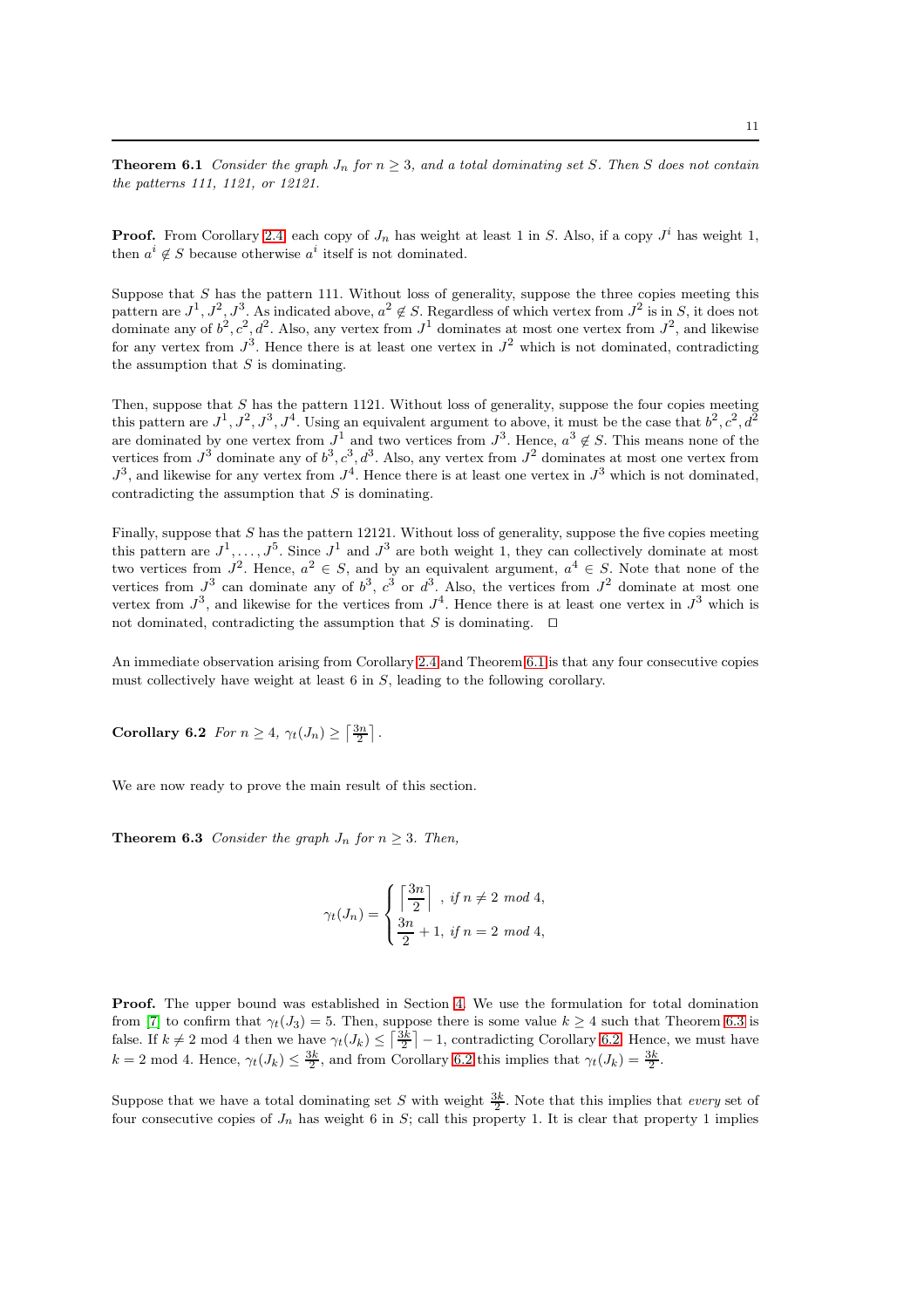that no copy has weight 4 in S. If a copy has weight 3 in S, then in order to satisfy property 1, the next three copies must have weight 1, which contradicts Theorem [6.1.](#page-9-1) Hence, every copy has weight 1 or 2 in  $S$ ; call this property 2. It can be easily checked that there are only two ways to satisfy properties 1 and 2 without contradicting Theorem [6.1;](#page-9-1) either S contains the repeated pattern  $1212...12$ , or S contains the repeated pattern 11221122 . . . 1122. In the former case, S contains the pattern 12121 which by Theorem [6.1](#page-9-1) is impossible. Hence, we must have the latter case. Also, the latter case is impossible because  $k = 2 \text{ mod } 4$ . Hence, all cases are impossible, completing the proof.  $□$ 

# 7 Connected Domination

<span id="page-11-0"></span>In this section, we will determine the connected domination numbers for flower snarks. The following three remarks are obvious, but we list them here to aid the readability of two upcoming proofs.

Remark 7.1 Suppose that S is a connected dominating set for a graph G. If a new graph H is created by either (a) adding an edge between two non-adjacent vertices in G, or (b) deleting a vertex  $v \notin S$  from  $G$ , then  $S$  is also a connected dominating set for  $H$ .

<span id="page-11-2"></span>Remark 7.2 Suppose that S is a connected dominating set for a graph  $G$ , and that G contains a degree 1 vertex  $v \in S$  whose neighbour has degree larger than 1. If a new graph H is created by deleting v from G, then  $S \setminus \{v\}$  is a connected dominating set for H.

<span id="page-11-1"></span>Remark 7.3 Suppose that S is a connected dominating set for a graph  $G$ , and that G contains a triangle uvw such that v is degree 2, and  $v \in S$ . If a new graph H is created by deleting v from G, then  $S \setminus \{v\}$ is a connected dominating set for H.

<span id="page-11-3"></span>In the following, we define  $V^S(J^i) := S \cap (a^i, b^i, c^i, d^i)$ , that is,  $V^S(J^i)$  is the set of vertices from  $J^i$  that are contained in S.

**Theorem 7.4** Consider the graph  $J_n$  for  $n \geq 4$ , and let S be a connected dominating set for  $J_n$ . Suppose that there is a copy  $J^i$  such that either  $a^i \notin S$ , or  $J^i$  has weight 2 in S. Then  $\overline{S} := S \setminus V^S(J^i)$  is a connected dominating set for  $J_{n-1}$ .

**Proof.** Consider first the situation when  $a^i \notin S$ , and consider the graph  $J_{n-1}$ . One may think of  $J_{n-1}$ as being constructed by starting with  $J_n$  and then "smoothing out" copy  $J^i$ , in the following sense. First, we add edges connecting  $b^{i-1}$  to  $b^{i+1}$ ,  $c^{i-1}$  to  $c^{i+1}$  and  $d^{i-1}$  to  $d^{i+1}$ , and then we delete the vertex set  $V(J^i)$ . Suppose that we are midway through this process, having added all three edges, and having deleted  $a^i$ . Call this intermediate graph G, and note from Remark [7.1](#page-11-0) that S is a connected dominating set for G. Then, note that in G,  $b^i$  is a degree 2 vertex and is part of a triangle  $b^{i-1}b^ib^{i+1}$ . Now, suppose that we delete  $b^i$  from G, to obtain a new intermediate graph  $G_2$ . If  $b^i \notin S$  then from Remark [7.1](#page-11-0) we can see that S is a connected dominating set for  $G_2$ . If  $b^i \in S$  then from Remark [7.3](#page-11-1) we can see that  $S \setminus \{b^i\}$  is a connected dominating set for  $G_2$ . Applying analogous arguments for  $c^i$  and  $d^i$ , we obtain the result. The graphs  $G$  and  $G_2$  are displayed in Figure [7.1](#page-18-0)

We next consider the situation when  $J^i$  has weight 2 in S. If  $a^i \notin S$  then the previous paragraph applies. If  $a^i \in S$  then there must be one more vertex from  $J^i$  also in S; without loss of generality, suppose that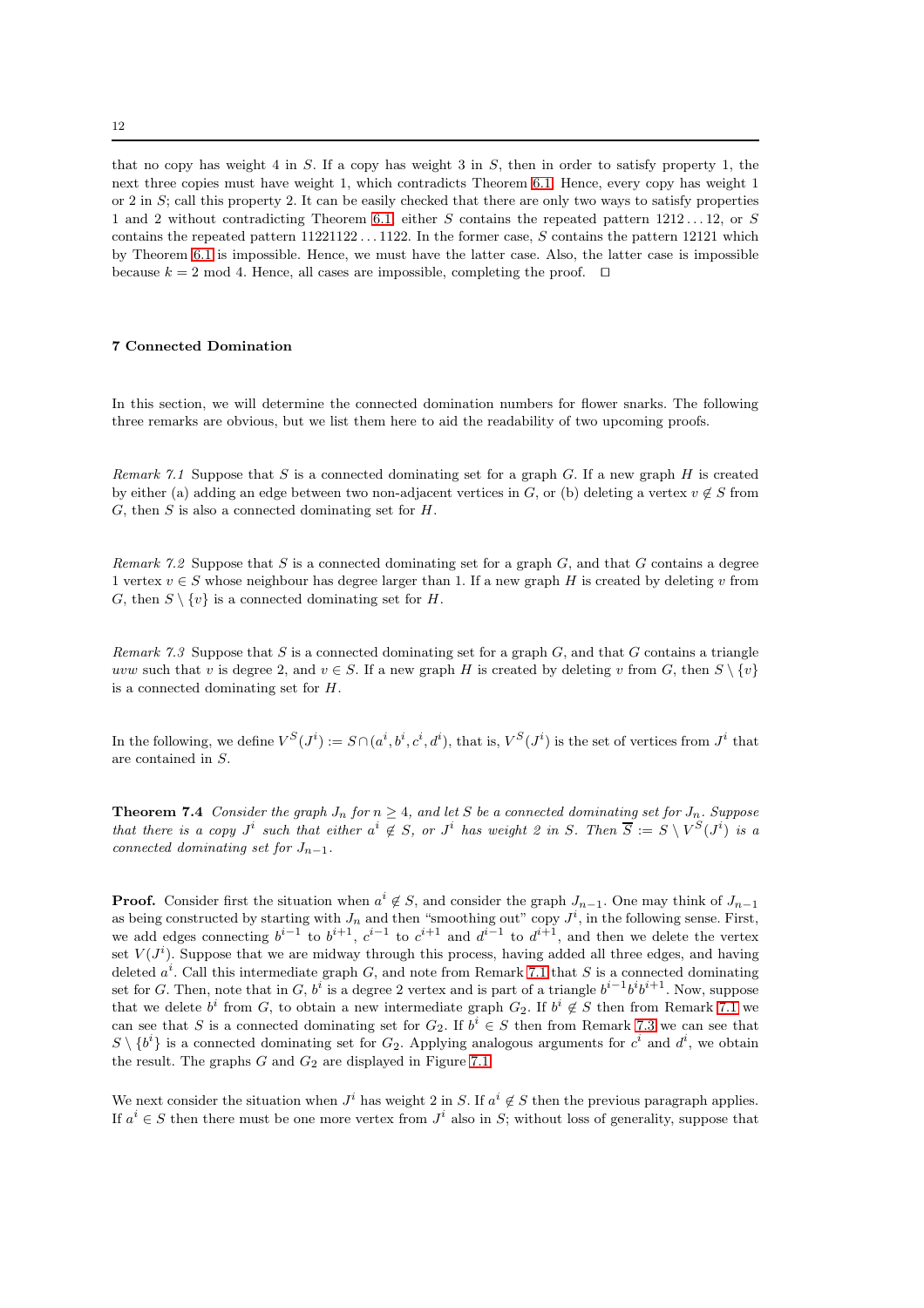$b^i \in S$ . Again, we construct  $J_{n-1}$  by adding edges to and deleting vertices from  $J_n$ . Suppose that we are midway through this process, having added all three edges, and having deleted  $c^i$  and  $d^i$ . Call this intermediate graph  $G_3$ . From Remark [7.1](#page-11-0) we know that S is a connected dominating set for  $G_3$ . Note that in  $G_3$ ,  $a^i$  is a degree 1 vertex. Remark [7.2](#page-11-2) implies that we can obtain a second intermediate graph,  $G_4$ , by deleting  $a^i$ , and that  $S \setminus \{a^i\}$  is a connected dominating set for  $G_4$ . Finally, note that in  $G_4$ ,  $b^i$ is degree 2 vertex and is part of a triangle  $b^{i-1}b^ib^{i+1}$ . Hence, Remark [7.3](#page-11-1) implies the result. The graphs G<sub>3</sub> and G<sub>4</sub> are displayed in Figure [7.1.](#page-18-0) □



Fig. 7.1 Sections of the four intermediate graphs  $G$ ,  $G_2$ ,  $G_3$ ,  $G_4$  from the proof of Theorem [7.4.](#page-11-3)

<span id="page-12-0"></span>We also make use of the concept of "smoothing out" a copy in the following lemma.

**Lemma 7.5** Consider the graph  $J_n$  for  $n \geq 4$ , and let S be a connected dominating set for  $J_n$ . Suppose that there is a copy  $J^i$  with weight 4 in S. Then for any positive integer  $k \leq n-3$ , we have that  $\overline{S} := S \setminus (V^S(J^{i+1}) \cup \ldots \cup V^S(J^{i+k}))$  is a connected dominating set for  $J_{n-k}$ .

**Proof.** Suppose that we delete from  $J_n$  all vertices from each of the copies  $J^{i+1}, \ldots, J^{i+k}$ . Call this intermediate graph G. Then, we add edges connecting  $b^i$  to  $b^{i+k+1}$ ,  $c^i$  to  $c^{i+k+1}$  and  $d^i$  to  $d^{i+k+1}$ , and call the resulting graph  $G_2$ . Since we can always relabel the vertices so that the twist occurs elsewhere in the graph, it can then be seen that  $G_2$  is isomorphic to  $J_{n-k}$ . Both G and  $G_2$  are displayed in Figure [7.2.](#page-18-1) Since  $b^i \in S$ ,  $c^i \in S$ , and  $d^i \in S$ , it is clear that vertices  $b^{i+k+1}$ ,  $c^{i+k+1}$  and  $d^{i+k+1}$  are dominated in  $G_2$ . Also, from Corollary [2.4](#page-4-1) we know that  $J^{i+k+1}$  has weight at least 1, and so  $a^{i+k+1}$  is dominated. Hence,  $\overline{S}$  is a dominating set for  $G_2$ . Next, we need to show that  $\overline{S}$  is a connected dominating set for  $G_2$ . Recall the intermediate graph G. It is clear that the subgraph of G induced by  $\overline{S}$  is either connected, or has exactly two connected components. In the former case, the subgraph of  $G_2$  induced by S is also connected. In the latter case, it is clear that there must be an edge vw in  $G_2$  such that  $v \in J^i$ ,  $w \in J^{i+k+1}$  and both  $v, w$  are contained in S, and hence the subgraph of  $G_2$  induced by  $\overline{S}$  is connected. Either way, we obtain the desired result. ⊓⊔



<span id="page-12-1"></span>Fig. 7.2 Sections of the two intermediate graphs  $G$  and  $G_2$  from the proof of Lemma [7.5.](#page-12-0)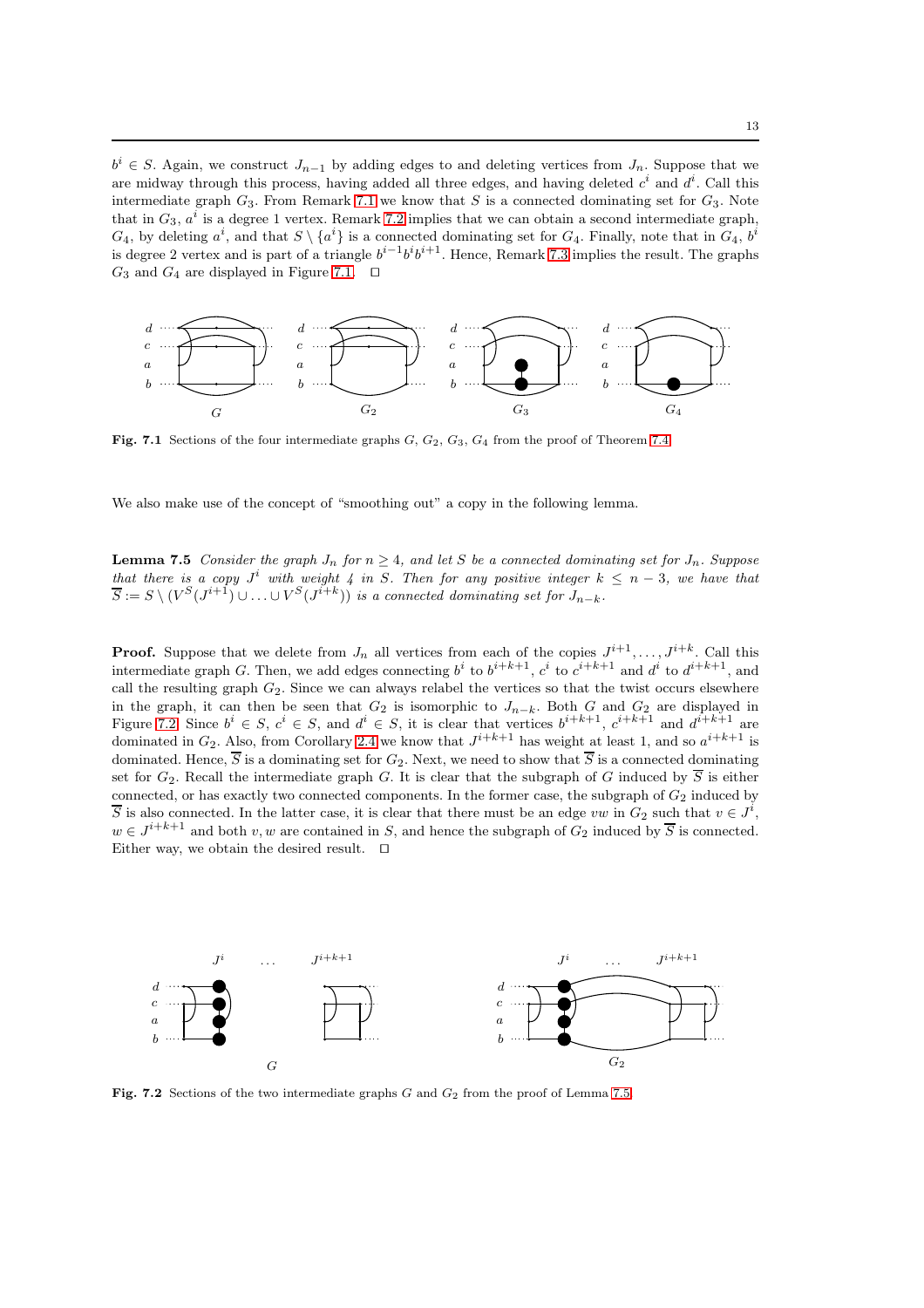**Lemma 7.6** Suppose that there is an odd value  $n \geq 5$  such that  $\gamma_c(J_{n-1}) = 2n - 2$ . If S is a connected dominating set for  $J_n$  such that  $|S| = 2n - 1$ , then  $w_4^S$  is even.

**Proof.** Suppose that  $w_2^S > 0$ . Then there is a copy  $J^i$  with weight 2. From Theorem [7.4,](#page-11-3) we can obtain a connected dominating set for  $J_{n-1}$  of cardinality  $2n-3$ , contradicting the initial assumption. Hence,  $w_2^S = 0$ . Then, we have  $w_1^S + w_3^S + w_4^S = n$ , and  $w_1^S + 3w_3^S + 4w_4^S = 2n - 1$ . Combining these two, we obtain  $3w_4^S = n - 1 - 2w_3^S$ . Since *n* is odd, this implies that  $w_4^S$  is even.  $\Box$ 

<span id="page-13-0"></span>**Theorem 7.7** Consider the graph  $J_n$  for  $n \geq 3$ , and suppose that S is a connected dominating set. Then S does not contain the patterns 111 or 1312131.

**Proof.** Any connected dominating set with  $|S| \geq 2$  is also a total dominating set, and hence the result for pattern 111 follows immediately from Theorem [6.1.](#page-9-1)

Next, consider the case when S contains the pattern 1312131. Without loss of generality, suppose the copies meeting this pattern are  $J^1, \ldots, J^7$ . Suppose that  $a^4 \notin S$ . Then, without loss of generality, suppose that  $b^4 \in S$ ,  $c^4 \in S$ , and  $d^4 \notin S$ . This situation is displayed in part (a) of Figure [7.3.](#page-21-4) Since S is dominating, it must contain at least one of  $d^3$  and  $d^5$ . Since both  $J^3$  and  $J^5$  have weight 1, both options are equivalent, so without loss of generality we will assume that  $d^5 \in S$ . Then  $a^5 \notin S$ ,  $b^5 \notin S$ , and  $c^5 \notin S$ . In order for S to be connected, we must have  $b^3 \in S$  and  $c^3 \in S$ , but this is impossible since  $J^3$  has weight 1. Hence, it must be the case that  $a^4 \in S$ .

Again, without loss of generality, suppose that  $b^4 \in S$ ,  $c^4 \notin S$  and  $d^4 \notin S$ . This situation is displayed in part (b) of Figure [7.3.](#page-21-4) Since S is connected, it must contain at least one  $b^3$  or  $b^5$ . As in the previous paragraph, without loss of generality we will assume that  $b^5 \in S$ . Then, in order for S to be dominating, we must have  $c^6 \in S$  and  $d^6 \in S$ . Now, suppose that  $b^6 \in S$ . Then, since S is connected, it must contain both  $c^7$  and  $d^7$ , but this is impossible since  $J^7$  has weight 1. Hence, it must be the case that  $b^6 \notin S$ , and hence  $a^6 \in S$ . Then, since S is connected, we must have  $b^3 \in S$  and  $b^2 \in S$ . In order for S to be dominating, we must have  $c^2 \in S$  and  $d^2 \in S$ , and since  $J^2$  has weight 3 this implies that  $a^2 \notin S$ . Finally, to ensure S is connected, it must contain each of  $b^1$ ,  $c^1$  and  $d^1$ , but this is impossible since  $J^1$ has weight 1. ⊓⊔



<span id="page-13-1"></span>Fig. 7.3 The two situations described in the proof of Theorem [7.7.](#page-13-0) In part (a),  $J^3$  has too many vertices in S. In part (b),  $J^1$  has too many vertices in S.

**Theorem 7.8** Consider the graph  $J_n$  for even  $n \geq 6$ , and a connected dominating set S for  $J_n$  such that  $|S| = 2n - 1$ . If  $\gamma_c(J_{n-1}) = 2n - 3$ , and  $w_4^S = 0$ , then S does not contain the pattern 112.

**Proof.** Without loss of generality, suppose that one set of copies meeting the pattern 112 is  $J^2$ ,  $J^3$ ,  $J^4$ , and consider also  $J^1$  and  $J^5$ . Since  $J^2$  and  $J^3$  have weight 1, we know that  $a^2 \notin S$  and  $a^3 \notin S$ . Without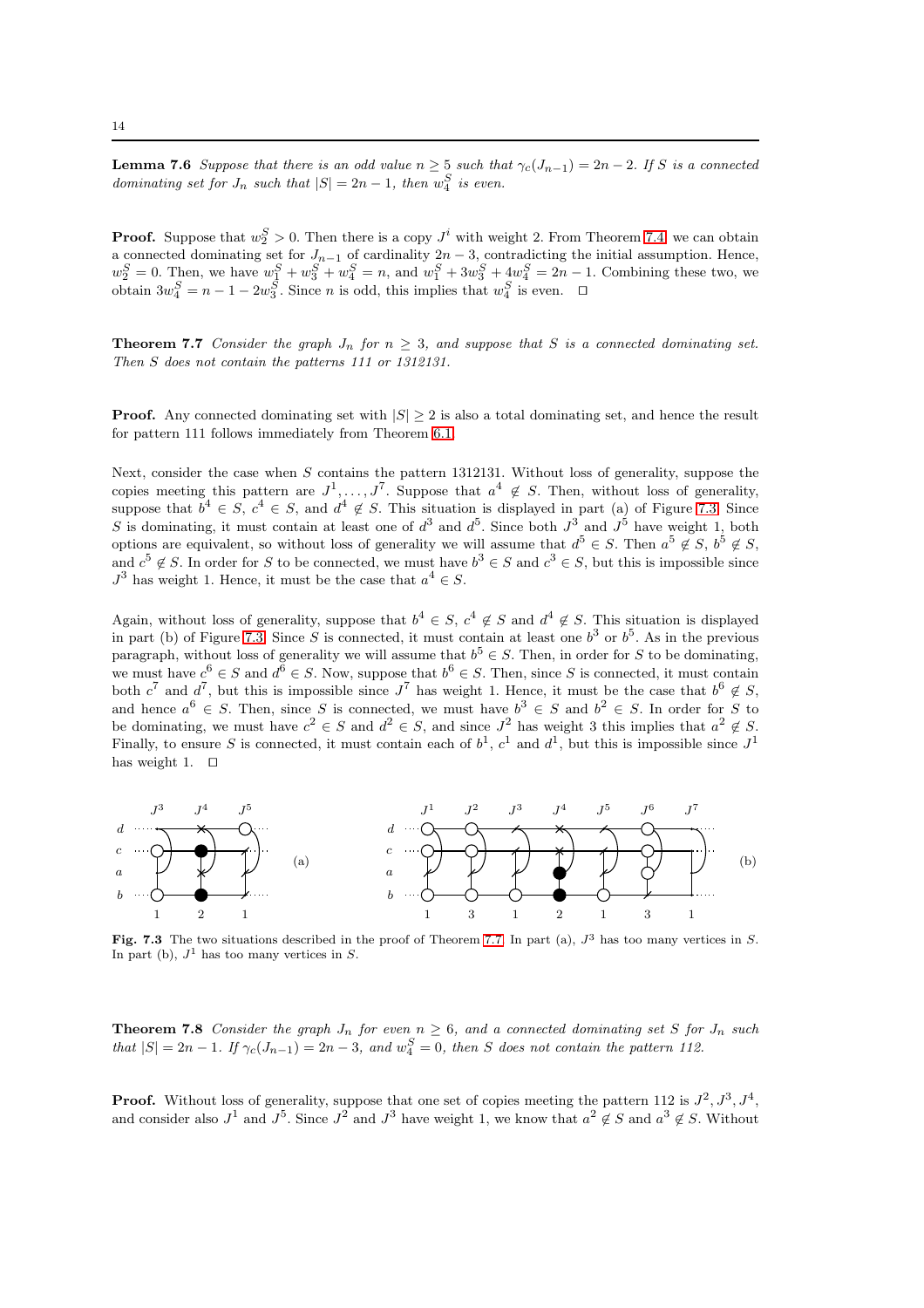loss of generality, suppose that  $b^2 \in S$ . Then, suppose that  $b^3 \in S$  as well. This situation is displayed in part (a) of Figure [7.4.](#page-14-0) Since S is dominating, it must also contain each of  $c^1$ ,  $d^1$ ,  $c^4$ , and  $d^4$ . Since  $J^4$  has weight 2, we have  $a^4 \notin S$  and  $b^4 \notin S$ . Since S is connected, it implies that  $b^1 \in S$ . Since there are no copies of weight 4 in S, this implies that  $a^1 \notin S$ . However, by Theorem [7.4,](#page-11-3) we can then obtain a connected dominating set for  $J_{n-1}$  of cardinality  $2n-4$ , contradicting the assumption that  $\gamma_c(J_{n-1}) = 2n - 3$ . Hence, the assumption that  $b^3 \in S$  must be false.

We instead have  $b^2 \in S$  and  $b^3 \notin S$ . Without loss of generality, suppose that  $c^3 \in S$ . This situation is displayed in part (b) of Figure [7.4.](#page-14-0) Since S is dominating, it must also contain  $d^4$ . Since S is connected, we have  $c^4 \in S$ , and since  $J^4$  has weight 2, we have  $a^4 \notin S$  and  $b^4 \notin S$ . Then, since S is dominating, we have  $b^5 \in S$ , and since S is connected we have  $c^5 \in S$  and  $d^5 \in S$ . Since there are no copies of weight 4 in S, it implies that  $a^5 \notin S$ . However, by Theorem [7.4,](#page-11-3) we can the obtain a connected dominating set for  $J_{n-1}$  of cardinality  $2n-4$ , which again contradicts the assumption that  $\gamma_c(J_{n-1}) = 2n-3$ , completing the proof. ⊓⊔



<span id="page-14-0"></span>Fig. 7.4 The two situations described in the proof of Theorem [7.8.](#page-13-1) In both parts, there is a copy with weight 3, but with the a vertex not contained in S.

In the next theorem, we will require the following concept. Suppose that we have a connected dominating set S for  $J_n$ . Denote by  $J_n(S)$  the subgraph of  $J_n$  induced by S. By definition,  $J_n(S)$  is connected. Then, consider a set of consecutive copies  $J^i, \ldots, J^{i+k}$ , and define  $\overline{S} = S \cap (V(J^i) \cup \ldots \cup V(J^{i+k}))$ . If  $J_n(\overline{S})$ is a disconnected graph, then we say that the copies  $J^i, \ldots, J^{i+k}$  are locally disconnected in S. Since S itself is connected, it is clear that if S contain two sets of locally disconnected consecutive copies, they must overlap by two or more copies.

<span id="page-14-1"></span>**Theorem 7.9** Consider the graph  $J_n$  for even  $n \geq 6$ , and a connected dominating set S for  $J_n$  such that  $|S| = 2n - 1$ . If  $\gamma_c(J_{n-1}) = 2n - 3$ , then any set of consecutive copies meeting the patterns 113 or 3123 are locally disconnected.

**Proof.** Consider first the pattern 113. Without loss of generality, suppose that one set of copies meeting this pattern is  $J^1, J^2, J^3$ , and that this set of copies is not locally disconnected. Suppose that  $a^3 \notin S$ . Then, from Theorem [7.4](#page-11-3) there exists a connected dominating set for  $J_{n-1}$  with cardinality 2n−4, which is impossible since by assumption  $\gamma_c(J_{n-1}) = 2n - 3$ . Hence,  $a^3 \in S$ . Then, without loss of generality, suppose that  $b^3 \in S$ ,  $c^3 \in S$ , and  $d^3 \notin S$ . This situation is displayed in part (a) of Figure [7.5.](#page-15-0) Since  $J^2$  has weight 1, it is clear that  $a^2 \notin S$ . Then, in order for S to be dominating, it must contain at least one of  $d^1$  and  $d^2$ . However, if  $d^2 \in S$ , then S does not contain  $b^2$  or  $c^2$ , and hence  $J^1, J^2, J^3$  are locally disconnected, contradicting the initial assumption. Hence,  $d^2 \notin S$ , and so  $d^1 \in S$ . But then, because  $J^1$  has weight 1, S does not contain  $a^1$ ,  $b^1$ , or  $c^1$ , which again implies that  $J^1$ ,  $J^2$ ,  $J^3$  are locally disconnected, contradicting the initial assumption. Hence, the initial assumption must be false, and  $J^1, J^2, J^3$  are locally disconnected.

Next, consider the pattern 3123. Without loss of generality, suppose that one set of copies meeting this pattern is  $J^1, J^2, J^3, J^4$ , and that this set of copies if not locally disconnected. Using an identical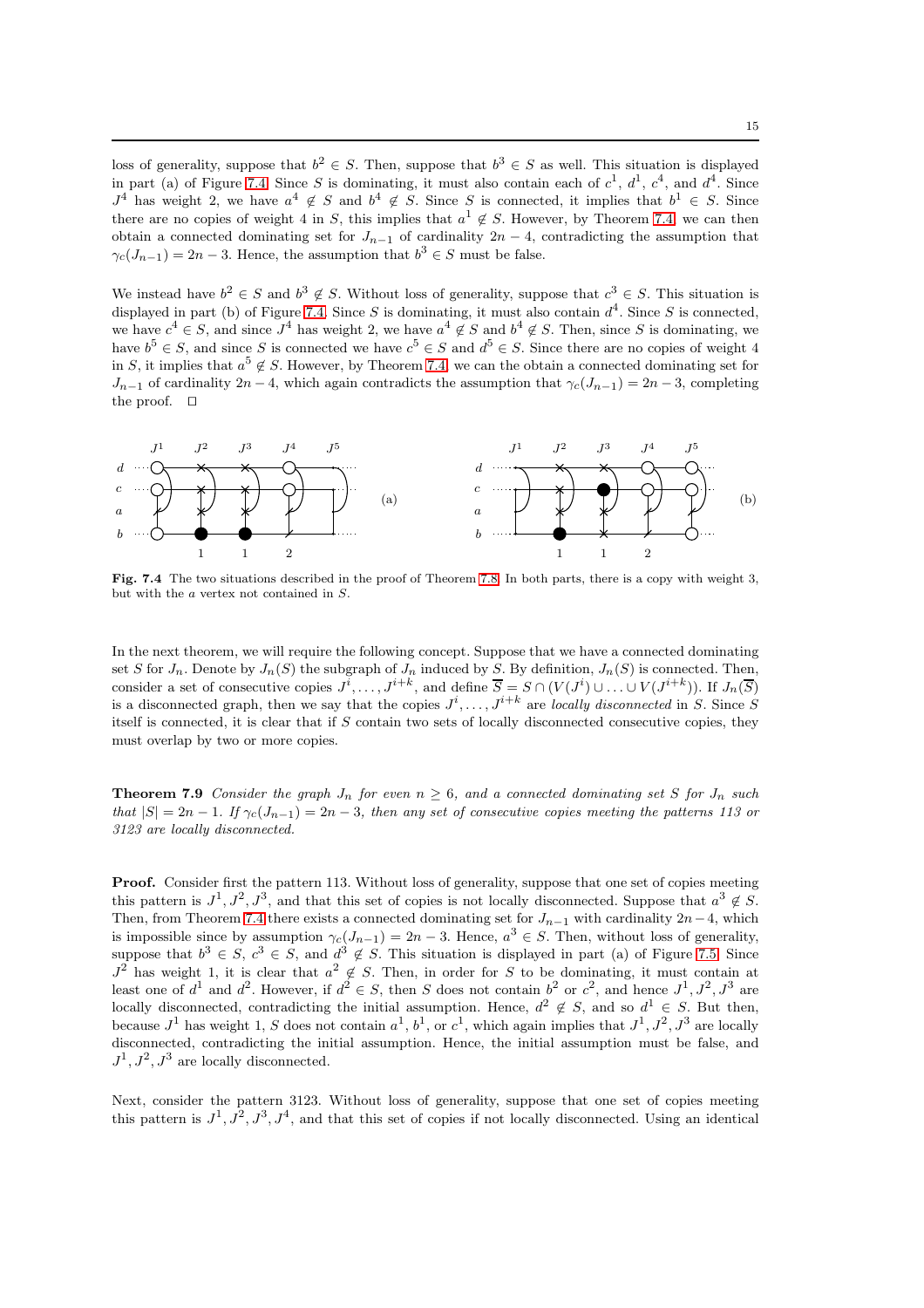argument as from the previous paragraph, we must have  $a^1 \in S$  and  $a^4 \in S$ . Then, without loss of generality, suppose that  $b^1 \in S$  and  $c^1 \in S$ . This situation is displayed in part (b) of Figure [7.5.](#page-15-0) Since  $J^2$  has weight 1, and the set of copies is not locally disconnected, we have  $a^2 \notin S$  and  $d^2 \notin S$ . The remaining two choices are equivalent; without loss of generality, suppose that  $b^2 \in S$ . Then, since S is dominating, and the set of copies is not locally disconnected, we must have  $b^3 \in S$  and  $d^3 \in S$ . Finally, since S is dominating, and the set of copies is not locally disconnected, we must have  $b^4 \in S$ ,  $c^4 \in S$  and  $d^4 \in S$ . However, this is impossible since  $J^4$  has weight 3. Hence, the initial assumption must be false, and  $J^1, J^2, J^3, J^4$  are locally disconnected.  $\Box$ 



<span id="page-15-0"></span>Fig. 7.5 The two situations described in the proof of Theorem [7.9.](#page-14-1) In part (a), the copies are locally disconnected. In part (b), copy  $J^4$  has too many vertices in S.

<span id="page-15-2"></span>Theorem [7.7,](#page-13-0) along with the fact that the patterns 113 and 3123 overlap by at most one copy, leads to the following Corollary.

**Corollary 7.10** Consider the graph  $J_n$  for even  $n \geq 6$ , and a connected dominating set S for  $J_n$  such that  $|S| = 2n - 1$ . If  $\gamma_c(J_{n-1}) = 2n - 3$ , then S contains at most one instance the patterns 113 or 3123.

<span id="page-15-1"></span>We are finally ready to prove the main result of this section.

**Theorem 7.11** Consider the graph  $J_n$  for  $n \geq 3$ . Then,

$$
\gamma_c(J_n) = \begin{cases} 2n, & \text{if } n \text{ is even,} \\ 2n-1, & \text{if } n \text{ is odd.} \end{cases}
$$

Proof. The upper bounds are provided in Section [4.](#page-7-0) We use the MTZ formulation for connected dom-ination from [\[10\]](#page-22-31) to confirm that  $\gamma_c(J_3) = 5, \gamma_c(J_4) = 8, \gamma_c(J_5) = 9$ , and  $\gamma_c(J_6) = 12$ . Suppose there is some value  $k \ge 7$  such that Theorem [7.11](#page-15-1) is true for  $n = 3, \ldots, k - 1$ , but false for  $n = k$ . We will first consider the case when k is odd. Then there is a connected dominating set S for  $J_k$  such that  $|S| = 2k-2$ . Clearly, S contains a copy, say  $J^i$ , with weight 1, and  $a^i \notin S$ . Then from Theorem [7.4,](#page-11-3) it implies that there is a connected dominating set for  $J_{k-1}$  with cardinality  $2k-3$ , which contradicts the assumption that Theorem [7.11](#page-15-1) is true for  $J_{k-1}$ .

Hence, k must be even. Then, there is a connected dominating set S for  $J_k$  such that  $|S| = 2k - 1$ . Suppose that there are two copies of  $J_k$  with weight 2 in S. Then, from Theorem [7.4](#page-11-3) we can obtain a connected dominating set for  $J_{k-2}$  with cardinality  $2k-5$ , which contradicts the initial assumption. Hence, there must be at most one copy of  $J_k$  with weight 2 in S. That is, either  $w_2^S = 0$  or  $w_2^S = 1$ .

Suppose that  $w_2^S = 0$ . Then we have  $w_1^S + w_3^S + w_4^S = k$ , and  $w_1^S + 3w_3^S + 4w_4^S = 2k - 1$ . From the latter equation, it is clear that  $w_1^S$  and  $w_3^S$  must have different parity. Hence, from the former equation,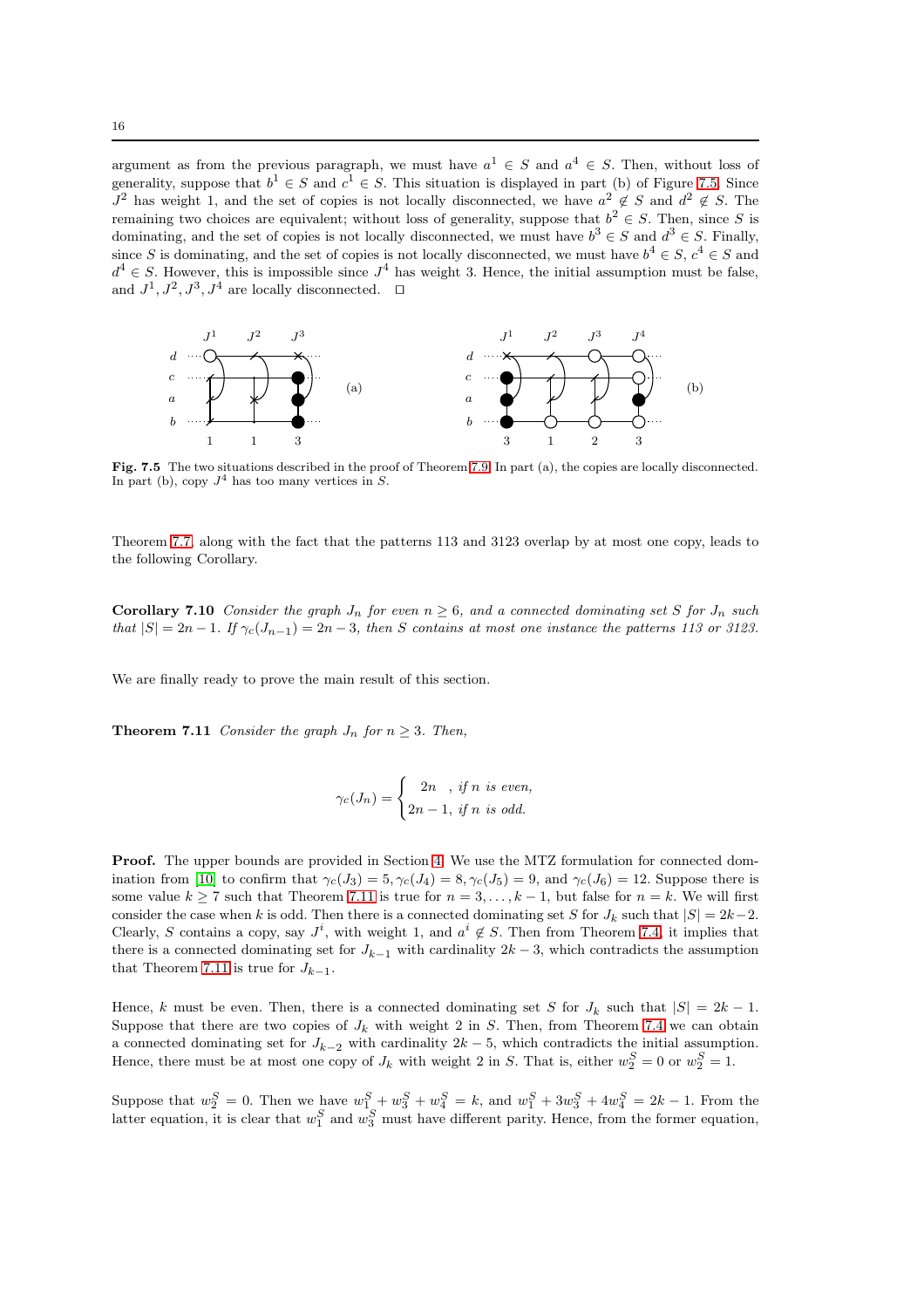$w_4^S$  must be odd. Combining the two equations, we obtain  $2w_1^S = k + 1 + w_4^S$ . Note that this implies that more than half of the copies have weight 1 in S. From Theorem [7.7,](#page-13-0) S cannot contain the pattern 111. Hence, it can be seen that S contains the pattern 11 at least  $w_4^S + 1$  times. From Corollary [7.10](#page-15-2) we know there is at most one instance of the pattern 113 in S. Hence, there is at least  $w_4^S$  instances of the pattern 11 where both adjacent copies have weight 4, which is impossible.

Hence, we must have  $w_2^S = 1$ . Then, we have  $w_1^S + w_3^S + w_4^S = k - 1$ , and  $w_1^S + 3w_3^S + 4w_4^S = 2k - 3$ . From the latter equation, it is clear that  $w_1^S$  and  $w_3^S$  must have different parity. Hence, from the former equation,  $w_4^S$  must be even. Combining the two equations, we obtain  $2w_1^S = k + w_4^S$ . Similar to before, this implies that at least half of the copies have weight 1 in S. From Theorem [7.7,](#page-13-0) S cannot contain the pattern 111. Hence, it can be seen that S contains the pattern 11 at least  $w_4^S$  times. Now, suppose that S contains the pattern 4114. From Lemma [7.5,](#page-12-0) we can then obtain a connected dominating set for  $J_{k-3}$ with cardinality  $2k - 7$  which has one fewer copy of weight 4 than S, which in turn violates Lemma [7.6.](#page-12-1) Hence, every instance of the pattern 11 has a copy of weight 2 or 3 next to it, and from Corollary [7.10](#page-15-2) this means there is at most one instance of the pattern 11. This, in turn, implies that  $w_4^S \le 1$ , and since  $w_4^S$  is even, we have  $w_4^S = 0$ . Hence,  $w_1^S = \frac{k}{2}$ . If there are no instances of the pattern 11, then S must contain the pattern 1312131, violating Theorem [7.7.](#page-13-0) Hence there is exactly one instance of the pattern 11. This means that there must be one other instance in S of two consecutive copies having non-unit weight. The only options are that  $S$  contains the pattern 23, or the pattern 33.

Suppose S contains the pattern 23. Without loss of generality, suppose that the copies  $J^3$ ,  $J^4$  meet this pattern. Since this is the only instance of  $S$  having two consecutive copies of weight other than 1, we know that  $J^2$  has weight 1. From Theorem [7.8](#page-13-1) we know that  $J^1$  cannot have weight 1, or else S would contain the pattern 112. The only remaining option is that  $J^1$  has weight 3, and so copies  $J^1, J^2, J^3, J^4$ meet the pattern 3123. Then, since  $J^3$  has weight 2 and  $w_2^S = 1$ , there are no other copies with weight 2. Hence, the one instance of the pattern 11 which occurs elsewhere in the graph must be followed by a copy of weight 3. That is, S contains both the patterns 113 and 3123, which from Corollary [7.10](#page-15-2) is impossible. Therefore, S must not contain the pattern 23, and instead contains the pattern 33.

Finally, without loss of generality, suppose that the copies  $J^1, J^2$  meet the pattern 33. There is one vertex from  $J^1$  which is not contained in S. Suppose we define  $S_2$  which is equal to the union of S and this one vertex. Hence,  $S_2$  is a connected dominating set for  $J_k$  with cardinality 2k. Then, from Lemma [7.5,](#page-12-0) we can obtain a connected dominating set for  $J_{k-1}$  with cardinality  $2k-3$ , which contains exactly one copy with weight 4, contradicting Lemma [7.6.](#page-12-1)

Hence, in all cases a contradiction is reached, completing the proof. ⊓⊔

#### 8 Weak Roman Domination and Secure Domination

In this section, we determine (simultaneously) the weak Roman domination numbers and the secure domination numbers for flower snarks. Recall that for the weak Roman domination number, rather than seeking to construct a set S, we instead look to define a function  $f: V \to \{0, 1, 2\}$ . In order to use language consistent with the rest of this paper, in this section we define the weight of a copy  $J^i$  to be equal to  $f(a^i) + f(b^i) + f(c^i) + f(d^i)$ . Note that this is somewhat more ambiguous than in previous sections; for instance, if a copy has weight 2, it may have two vertices with weight 1, or a single vertex with weight 2. We will deal with these ambiguities when they arise. Similarly to in previous sections, we will say that  $f$  contains a pattern if there is a set of consecutive copies whose weights meet that pattern.

Although there is a technical definition for weak Roman domination (e.g. see Definition [1.4\)](#page-1-0), it is useful to provide an intuitive interpretation. Recall that for standard domination, one interpretation is that the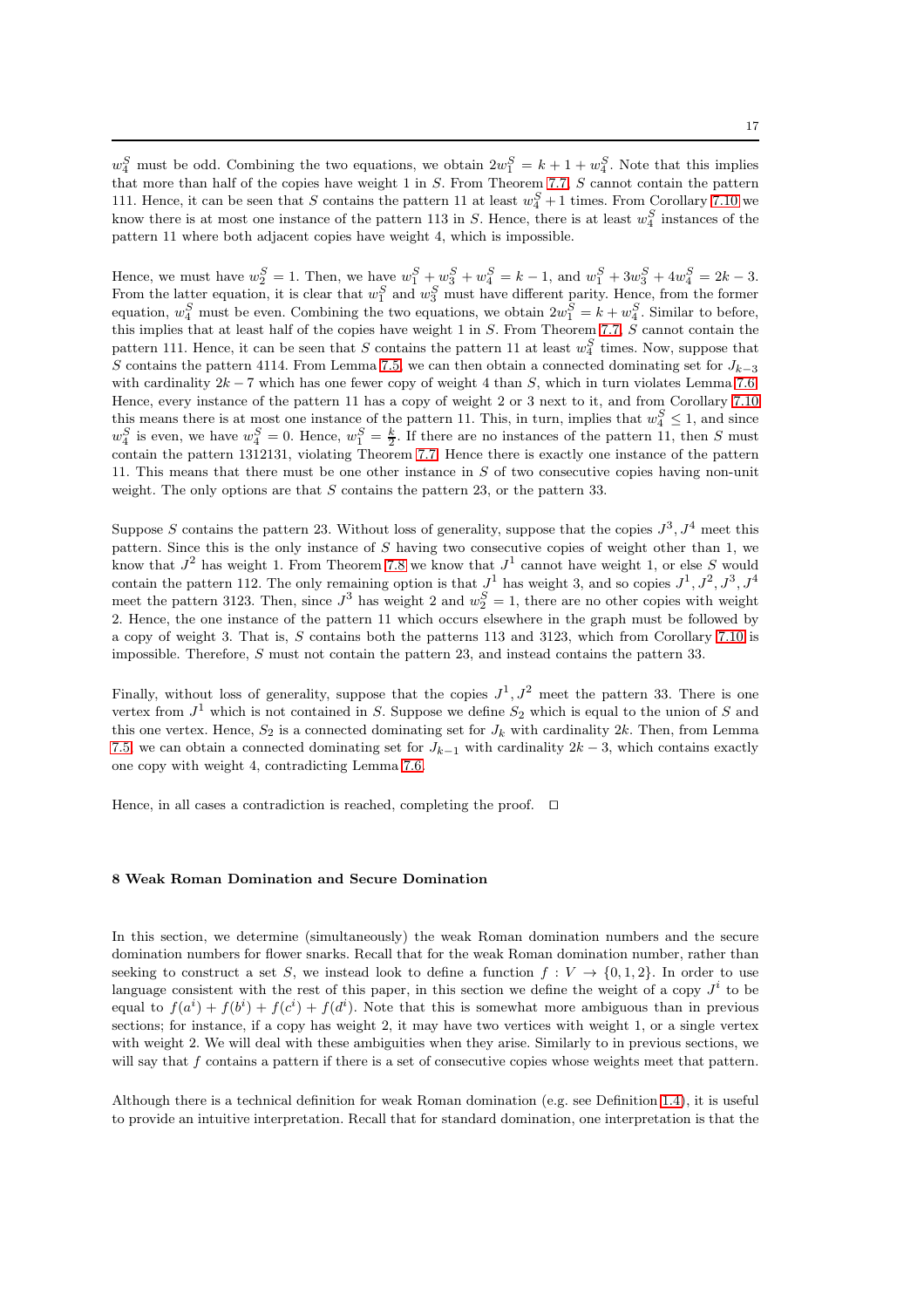set of vertices needs to be protected. If a guard is placed at a vertex, then it protects that vertex, and also all adjacent vertices. A configuration of guards which protects all vertices corresponds to a dominating set. A similar interpretation applies for weak Roman domination. Suppose that at each vertex we can place up to two guards. As before, a vertex is protected if there is at least one guard there, or there is at least one guard among its adjacent vertices. Then we further consider the notion of a vertex being defended. We say a vertex v is defended if there is at least one guard at v, or alternatively, if it possible to relocate one guard from an adjacent vertex  $w$  to  $v$ , in such a way that all vertices are still protected by the resulting configuration of guards. In the latter case, we will say that  $w$  can defend  $v$ . Then a weak Roman dominating function is one in which every vertex is defended.

Throughout this section, we will often use an argument which goes as follows; suppose there is exactly one guard at  $v$ , and that  $v$  defends another adjacent vertex  $w$ . In order to do so, the guard from  $v$  would move to w. However, doing so may mean another vertex  $u$ , also adjacent to  $v$ , becomes unprotected. In such a case, we will say that v cannot defend w without leaving u unprotected. Another alternative is as follows; suppose again that  $v$  defends  $w$ . In order to do so, the guard from  $v$  would move to  $w$ . However, doing so may mean that u will be unprotected unless there is a guard at another vertex, say x. In such a case, we will say in order for v to defend w, there must be a guard at x to avoid leaving u unprotected.

<span id="page-17-0"></span>Although the following result is simple, we include it here as it will be used many times in this section.

**Lemma 8.1** Consider the graph  $J_n$ , for  $n \geq 3$ , and a weak Roman dominating function f. If a copy  $J^i$ has weight 1 in f, then none of the vertices from  $J^i$  can defend any vertices from  $J^{i-1}$  or  $J^{i+1}$ .

**Proof.** Since  $J^i$  has weight 1, there is exactly one vertex with positive weight. If  $f(a^i) = 1$ , then the result follows immediately since  $a^i$  is not adjacent to any vertices from  $J^{i-1}$  or  $J^{i+1}$ . Then, suppose instead that  $f(a^i) = 0$  and one of the other vertices in  $J^i$  has weight 1. Then that vertex cannot defend any vertex from  $J^{i-1}$  or  $J^{i+1}$  without leaving  $a^i$  unprotected.  $\Box$ 

<span id="page-17-1"></span>**Theorem 8.2** Consider the graph  $J_n$ , for  $n > 3$ , and a weak Roman dominating function f. Then f does not contain the patterns 111, 1121 or 1212121.

**Proof.** Suppose that f contains the pattern 111. Without loss of generality, suppose that copies  $J^1, J^2, J^3$ meet the pattern 111 in f. This situation is displayed in part (a) of Figure [8.1.](#page-18-0) Each vertex in  $J^2$  must be defended, but since  $J^1$  and  $J^3$  have weight 1, from Lemma [8.1](#page-17-0) none of their vertices can defend any vertices from  $J^2$ . Hence, each vertex in  $J^2$  must be defended solely by vertices in  $J^2$ . It is clear that this implies that  $f(a^2) = 1$ . Then, consider  $b^2$ . In order for  $a^2$  to defend  $b^2$ , there must be a guard at either  $c^1$  or  $c^3$  to avoid leaving  $c^2$  unprotected. Likewise, in order for  $a^2$  to defend  $b^2$ , there must be a guard at either  $d^1$  or  $d^3$  to avoid leaving  $d^2$  unprotected. Since  $J^1$  and  $J^3$  have weight 1, at most one vertex from each can have a guard. Without loss of generality, suppose that  $f(c^1) = 1$  and  $f(d^3) = 1$ . Then  $a^2$ cannot defend  $c^2$  without leaving  $b^2$  unprotected. Hence, this is impossible, and f does not contain the pattern 111.

Next, suppose that f contains the pattern 1121. Without loss of generality, suppose that copies  $J^1$ ,  $J^2$ ,  $J^3$ ,  $J^4$  meet the pattern 1121 in f. Since  $J^2$  and  $J^4$  have weight 1, from Lemma [8.1](#page-17-0) none of their vertices can defend any vertices from  $J^3$ . Hence, each vertex from  $J^3$  must be defended solely by vertices in  $J^3$ . Clearly, this implies that  $f(a^3) \ge 1$ . There are two possibilities, either  $f(a^3) = 2$ , or  $f(a^3) = 1$  and there is a guard at another vertex in  $J^3$ . Suppose first that  $f(a^3) = 2$ . Then there are no vertices from  $J^1$  or  $J^3$  that can defend any vertices from  $J^2$ . Hence,  $J^2$  is in an equivalent situation to  $J^2$  in the previous paragraph and so this situation is impossible. Instead, suppose that  $f(a^3) = 1$  and, without loss of generality, that  $f(b^3) = 1$ . This situation is displayed in part (b) of Figure [8.1.](#page-18-0) Clearly, vertices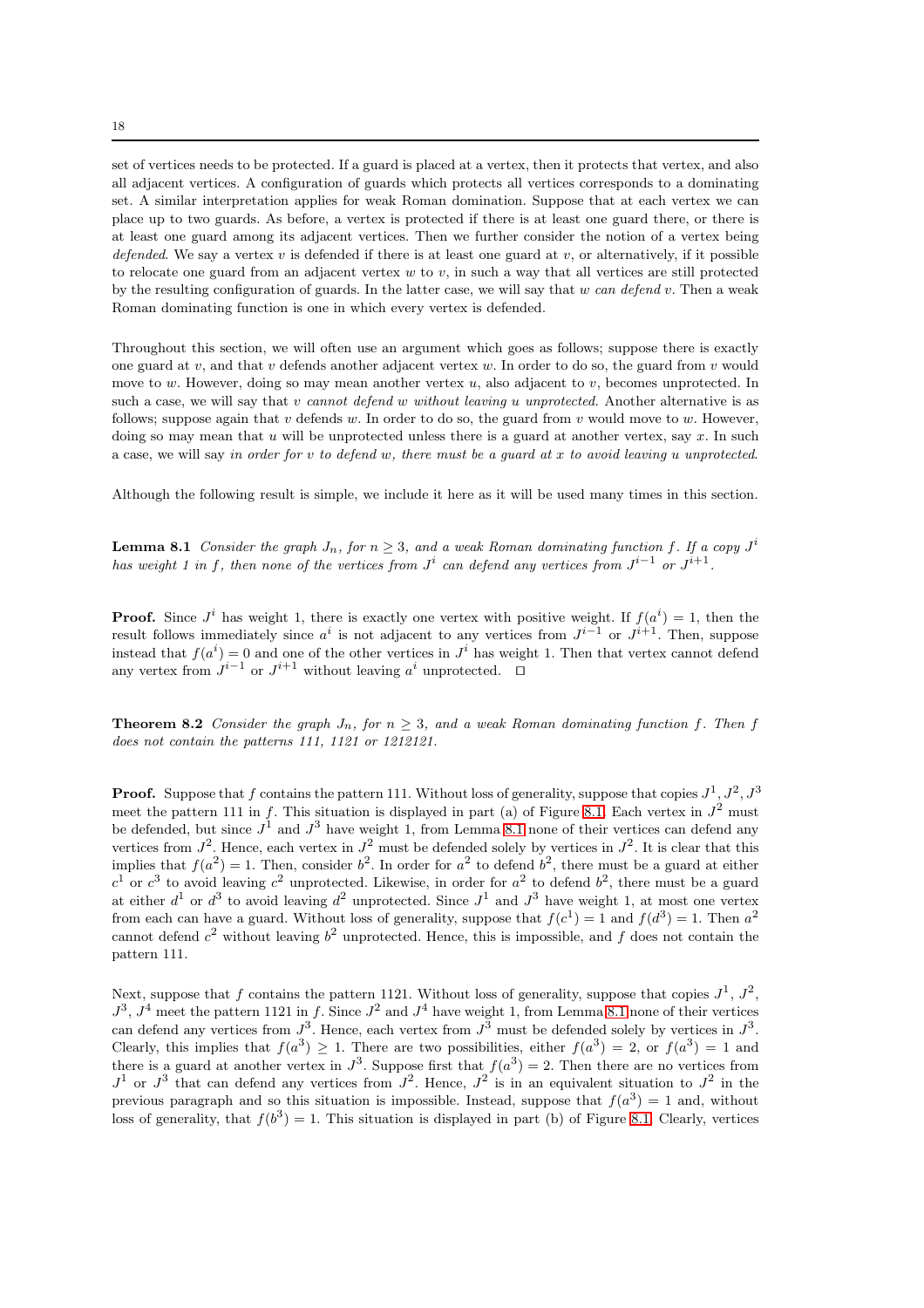$c^2$  and  $d^2$  can only be defended by vertices from  $J^2$ , and hence we must have  $f(a^2) = 1$ . Then, in order for  $a^2$  to defend  $c^2$ , there must be a guard at  $d^1$  to avoid leaving  $d^2$  unprotected. Similarly, in order for  $a^2$  to defend  $d^2$ , there must be a guard at  $c^1$  to avoid leaving  $c^2$  unprotected. This is impossible since  $J<sup>1</sup>$  has weight 1, and so f does not contain the pattern 1121.



<span id="page-18-0"></span>Fig. 8.1 The first two situations described in the proof of Theorem [8.2.](#page-17-1) In part (a),  $a^2$  cannot defend  $c^2$  without leaving  $b^2$  unprotected. In part (b), there are too many guards in  $J^1$ .

Finally, suppose that f contains the pattern 1212121. Without loss of generality, suppose that copies  $J^1, \ldots, J^7$  meet the pattern 1212121 in f. Since  $J^1$  and  $J^3$  have weight 1, from Lemma [8.1](#page-17-0) none of their vertices can defend any vertices from  $J^2$ . Hence, each vertex from  $J^2$  must be defended solely by vertices in  $J^2$ , which implies that  $f(a^2) \geq 1$ . Analogous arguments imply that  $f(a^4) \geq 1$  and  $f(a^6) \geq 1$ . Now, consider  $J^2$ . There are two possibilities, either  $f(a^2) = 2$ , or  $f(a^2) = 1$  and there is a guard at another vertex in  $J^2$ . Suppose first that  $f(a^2) = 2$ . Then there are no vertices from  $J^2$  that can defend any vertices from  $J^3$ , and at most one vertex from  $J^4$  can defend a vertex from  $J^3$ . Hence,  $J^3$  is in an equivalent situation to  $J^2$  in the previous paragraph, and so this situation is impossible.

Instead, suppose that  $f(a^2) = 1$  and, without loss of generality, that  $f(b^2) = 1$ . This situation is displayed in Figure [8.2.](#page-18-1) Then, in order for  $a^2$  to defend  $c^2$ , there must be a guard at either  $d^1$  or  $d^3$  to avoid leaving  $d^2$  unprotected. Similarly, in order for  $a^2$  to defend  $d^2$ , there must be a guard at either  $c^1$  or  $c^3$  to avoid leaving  $c^2$  unprotected. Since  $J^1$  and  $J^3$  have weight 1, at most one vertex from each may have a guard. Without loss of generality, suppose that  $f(c^1) = 1$  and  $f(d^3) = 1$ . Then, since f is dominating, we must have  $f(c^4) = 1$  in order to protect  $c^3$ . Now, in order for  $a^4$  to defend  $d^4$ , there must be a guard at  $b^5$  to avoid leaving  $b^4$  unprotected. Then, since f is dominating, we must have  $f(d^6) = 1$  in order to protect  $d^5$ . Finally, consider vertex  $c^5$ . There is only one adjacent vertex with a guard that can defend it,  $c^4$ . However,  $c^4$  cannot defend  $c^5$  without leaving  $c^3$  unprotected. Thus,  $c^5$  is not defended. This is impossible, and hence f does not contain the pattern 1212121.  $□$ 



<span id="page-18-2"></span><span id="page-18-1"></span>Fig. 8.2 The third situation described in the proof of Theorem [8.2.](#page-17-1) Here,  $c^4$  cannot defend  $c^5$  without leaving  $c^3$  unprotected.

**Lemma 8.3** Consider the graph  $J_n$ , for  $n \geq 3$ , and a weak Roman dominating function f with weight  $w(f) \leq \frac{3n}{2}$ . Then any set of four consecutive copies have a combined weight of 6 in f, every copy has weight either 1 or 2 in f, and  $w(f) = \frac{3n}{2}$ .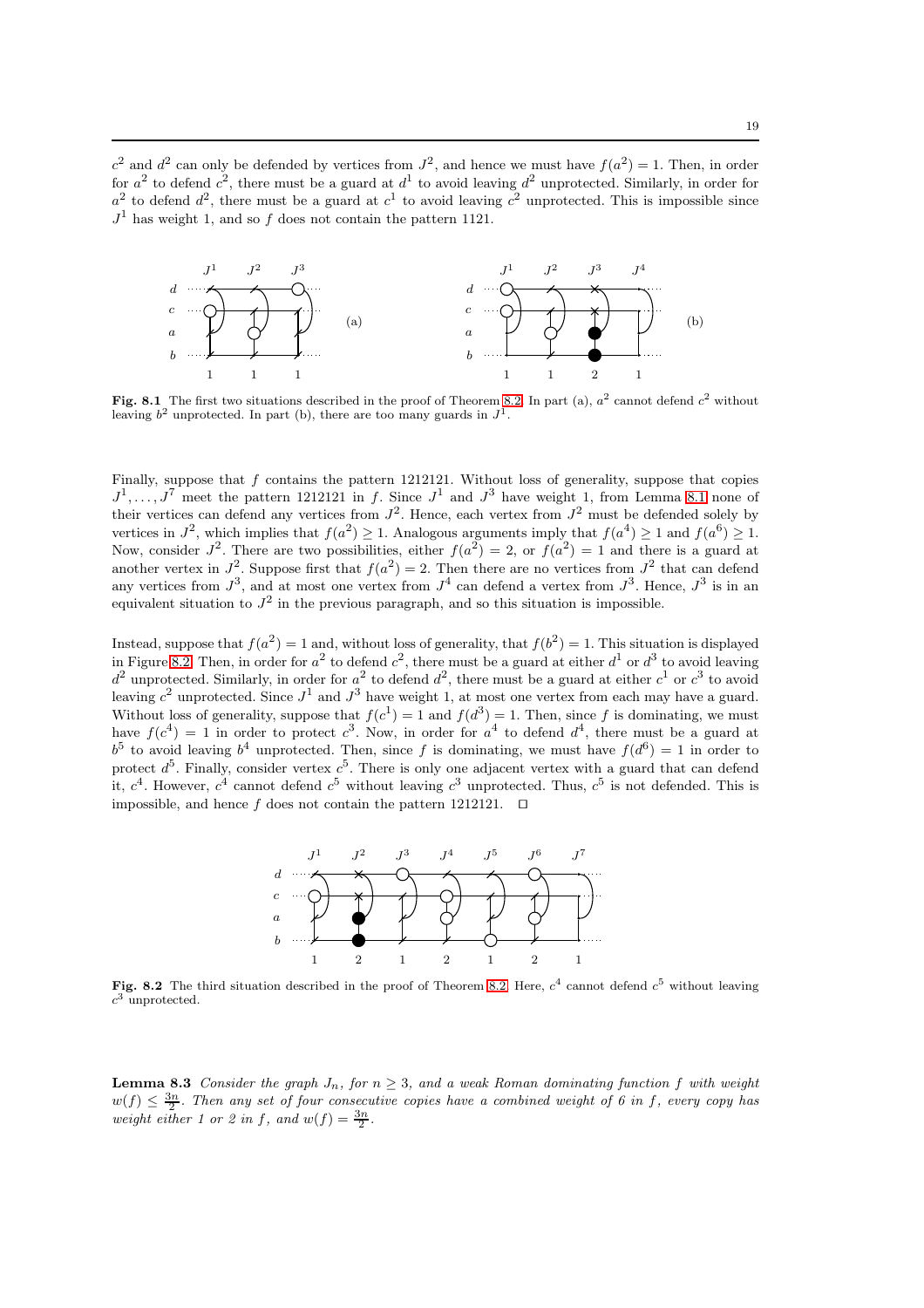**Proof.** Denote by  $w^4(i)$  the combined weights of  $J^i, J^{i+1}, J^{i+2}, J^{i+3}$  where the superscripts are taken modulo n. Now, by Corollary [2.4](#page-4-1) we know that no copies have weight 0, and so  $w^4(i) \geq 4$ . Suppose  $w^4(i) = 4$ . This implies that  $J^i, J^{i+1}, J^{i+2}, J^{i+3}$  all have weight 1. However, this means f contains the pattern 111, which by Theorem [8.2](#page-17-1) is impossible. Then, suppose  $w^4(i) = 5$ . Up to symmetry, there are only two possibilities; copies  $J^i, J^{i+1}, J^{i+2}, J^{i+3}$  either have the pattern 1112 or 1121. Both of these options are impossible by Theorem [8.2.](#page-17-1) Hence, we have  $w^4(i) \geq 6$ . Then, by assumption, we have  $\sum_{i=1}^{n} w^4(i) \leq 6n$ . This is only possible if all  $w^4(i) = 6$ , and also implies that  $w(f) = \frac{3n}{2}$ .

Since each copy has weight at least one, and each set of four consecutive copies has a combined weight of six, it is clear that any individual copy must have weight at most three. Suppose there is a copy  $J^i$ with weight 3 in  $f$ , then the next three copies must each have weight 1. However, by Theorem [8.2](#page-17-1) this is impossible. Hence, each copy  $J^i$  must have weight either 1 or 2 in f.  $\Box$ 

<span id="page-19-0"></span>**Lemma 8.4** Consider the graph  $J_n$ , for  $n \geq 3$ , and a weak Roman dominating function f with weight  $w(f)$ . Suppose there is an integer  $k\geq 3$  such that in f, the configuration of guards in copies  $J^{i+1},\ldots,J^{i+k}$ is identical to the configuration of guards in  $J^{i+k+1}, \ldots, J^{i+2k}$ , and suppose that  $J^{i+1}, \ldots, J^{i+k}$  collectively contain g guards. Then there is a weak Roman dominating function for  $J_{n-k}$  with weight equal to  $w(f) - q.$ 

**Proof.** Suppose that we "smooth out" copies  $J^{i+1}, \ldots, J^{i+k}$  in the way displayed in Figure [7.2.](#page-18-1) That is, we add edges connecting  $b^i$  to  $b^{i+k+1}$ ,  $c^i$  to  $c^{i+k+1}$ , and  $d^i$  to  $d^{i+k+1}$ , and then we delete the copies  $J^{i+1}, \ldots, J^{i+k}$ . Call the resulting graph  $G_2$ . It is easy to check that  $G_2$  is isomorphic to  $J_{n-k}$ . Then, define a new function  $f_2$  such that  $f_2(v) = f(v)$  if  $v \in V \setminus \{V(J^{i+1}) \cup \ldots \cup V(J^{i+k})\}$ , and  $f_2(v)$  is undefined otherwise. Since  $J^{i+1}, \ldots, J^{i+k}$  collectively contain g guards in f, it is clear that  $w(f_2) = w(f) - g$ . Then if we can show that  $f_2$  is a weak Roman dominating function for  $G_2$ , the result follows immediately.

For a given function, one can check to see if a vertex  $v$  is defended by observing the configuration of guards in vertices no more than distance three away from v. Then, for any vertex v in  $G_2$ , consider the configuration of graphs (according to  $f_2$ ) in the subgraph induced by the vertices at most distance 3 from v. By assumption, this is identical to the corresponding configuration of guards (according to  $f$ ) in the subgraph induced by the vertices at most distance 3 from  $v$  in  $J_n$ . Hence, all vertices of G are defended in  $f_2$ , and so  $f_2$  is a weak Roman dominating function for G, leading to the desired result. □

<span id="page-19-1"></span>In the proof of the following theorem, whenever there are two guards at a vertex, we will mark that vertex with a  $\blacksquare$ .

**Theorem 8.5** Consider the graph  $J_n$ , for  $n > 9$ , and a weak Roman dominating function f. If f contains the pattern 21122112, then there exists a weak Roman dominating function for  $J_{n-4}$  with weight equal to  $w(f) - 6$ .

**Proof.** Without loss of generality, suppose that copies  $J^1, \ldots, J^8$  meet the pattern 21122112 in f. Consider copy  $J^4$ , and suppose that  $f(a^4) = 2$ . This situation is displayed in part (a) of Figure [8.3.](#page-21-4) Then, no vertices from  $J^4$  can defend any vertices from  $J^3$ , and by Lemma [8.1](#page-17-0) the same is also true for  $J^2$ . Hence, all four vertices in  $J^3$  must be defended by vertices in  $J^3$ . This implies that  $f(a^3) = 1$ . Then, in order for  $a^3$  to defend  $b^3$ , there must be a guard at  $c^2$  to avoid leaving  $c^3$  unprotected, and there must also be a guard at  $d^2$  to avoid leaving  $d^3$  unprotected. Since  $J^2$  has weight 1, this is impossible, and so  $f(a^4) \neq 2$ .

Then, suppose that  $f(a^4) = 1$ . Then there is another vertex in  $J^4$  with a guard. Without loss of generality, suppose that  $f(b^4) = 1$ . This situation is displayed in part (b) of Figure [8.3.](#page-21-4) Using a similar argument as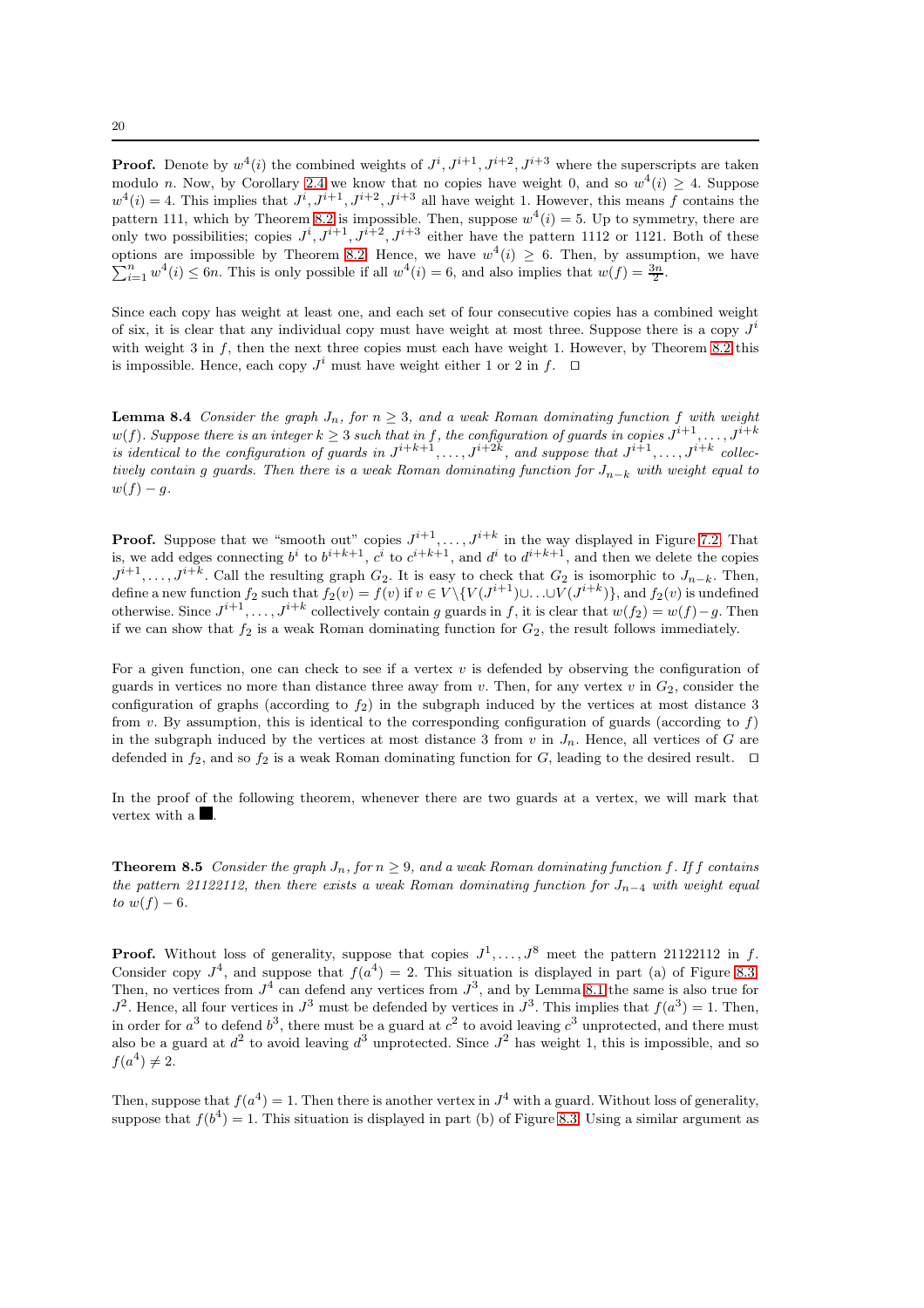Then, suppose that there is a vertex in  $J^4$  with two guards. Without loss of generality, suppose that  $f(b^4) = 2$ . This situation is displayed in part (c) of Figure [8.3.](#page-21-4) An identical argument to that in the previous paragraph can be used to show that  $f(a^3) = 1$ , and this again implies that  $f(c^2) = f(d^2) = 1$ . Since  $J^2$  has weight 1, this is impossible. Hence, exactly two vertices in  $J^4$  have weight 1. Again, identical arguments can be made to reach the same conclusion for each of  $J^1$ ,  $J^5$  and  $J^8$ .

Now, without loss of generality, suppose that  $f(b^4) = f(c^4) = 1$ . Then,  $d^4$  must be defended by either  $d^3$ or  $d^5$ , and by Lemma [8.1](#page-17-0) it cannot be  $d^3$ . Hence, we must have  $f(d^5) = 1$ , and there must be one more vertex in  $J^5$  with a guard, either  $b^5$  or  $c^5$ . Due to symmetry, either choice may be made without loss of generality; we will choose  $f(b^5) = 1$ . Now, consider vertex  $d^3$ . From Lemma [8.1](#page-17-0) it cannot be defended by  $d^2$ . Hence, we must have either  $f(a^3) = 1$  or  $f(d^3) = 1$ .

Suppose that  $f(a^3) = 1$ . Then,  $c^3$  must be defended by at least one of  $a^3$  or  $c^4$  (from Lemma [8.1](#page-17-0) it cannot be defended by  $c^2$ ). Suppose first that  $a^3$  defends  $c^3$ . This situation is displayed in part (d) of Figure [8.3.](#page-21-4) In order for  $a^3$  to defend  $c^3$ , there must be a guard at  $d^2$  to avoid leaving  $d^3$  unprotected. Then, in order to defend  $b^2$  and  $c^2$  we must have  $f(b^1) = 1$  and  $f(c^1) = 1$  respectively. But then,  $b^1$  cannot defend  $a^1$ without leaving  $b^2$  unprotected, and  $c^1$  cannot defend  $a^1$  without leaving  $c^2$  unprotected. Hence,  $a^1$  is not defended, which is impossible, and so we conclude that  $a^3$  cannot defend  $c^3$ . Hence,  $c^4$  must defend  $c^3$ . This situation is displayed in part (e) of Figure [8.3.](#page-21-4) In order for  $c^4$  to defend  $c^3$ , there must be a guard at  $c^6$  to avoid leaving  $c^5$  unprotected. Also, the only vertex which can defend  $d^4$  is  $d^5$ , but in order to do so, there must be a guard at  $d^7$  to avoid leaving  $d^6$  unprotected. Finally, consider  $a^5$ , which can only be defended by either  $b^5$  or  $d^5$ . However,  $b^5$  cannot defend  $a^5$  without leaving  $b^6$  unprotected, and  $d^5$  cannot defend  $a^5$  without leaving  $d^4$  unprotected. Hence, all of these cases are impossible, and so conclude that  $f(a^3) = 0$ , and accordingly,  $f(d^3) = 1$ .

The current situation is displayed in part (f) of Figure [8.3.](#page-21-4) Now consider  $c^3$ . From Lemma [8.1](#page-17-0) it is clear that  $c^2$  cannot defend  $c^3$ , so  $c^4$  must defend  $c^3$ . In order for  $c^4$  to defend  $c^3$ , there must be a guard at  $c^6$ to avoid leaving  $c^5$  unprotected. Likewise, from Lemma [8.1,](#page-17-0)  $d^3$  cannot defend  $d^4$ , so  $d^5$  must defend  $d^4$ . In order for  $d^5$  to defend  $d^4$ , there must be a guard at  $d^7$  to avoid leaving  $d^6$  unprotected. Furthermore, from Lemma [8.1,](#page-17-0)  $c^6$  cannot defend  $c^5$ , so  $c^4$  must defend  $c^5$ . In order for  $c^4$  to defend  $c^5$ , there must be a guard at  $c^2$  to avoid leaving  $c^3$  unprotected. Finally, from Lemma [8.1,](#page-17-0) the only vertices which can defend  $b^2$  and  $d^2$  are  $b^1$  and  $d^1$  respectively, and so  $f(b^1) = f(d^1) = 1$ . Likewise, from Lemma [8.1,](#page-17-0) the only vertices which can defend  $b^7$  and  $c^7$  are  $b^8$  and  $c^8$  respectively, so  $f(b^8) = f(c^8) = 1$ .

At this point, it can be seen that the configuration of guards in  $J^1, J^2, J^3, J^4$  is identical to the configuration of guards in  $J^5, J^6, J^7, J^8$ . Then, the result follows immediately from Lemma [8.4.](#page-19-0) □

<span id="page-20-0"></span>We are finally ready to prove the main result of this section.

**Theorem 8.6** Consider the graph  $J_n$ , for  $n \geq 3$ . Then,  $\gamma_s(J_n) = \gamma_r(J_n) = \left\lceil \frac{3n+1}{2} \right\rceil$ 2 m .

Proof. The (coincident) upper bounds for both weak Roman domination and secure domination are provided in Section [4.](#page-7-0) Note that  $\gamma_r(J_n) \leq \gamma_s(J_n)$ , so a corresponding lower bound for weak Roman domination will also serve as a lower bound for secure domination. We use the formulation for weak Roman domination from [\[7\]](#page-22-30) to confirm that  $\gamma_r(J_3) = 5$ ,  $\gamma_r(J_4) = 7$ ,  $\gamma_r(J_5) = 8$ ,  $\gamma_r(J_6) = 10$ ,  $\gamma_r(J_7) = 11$ ,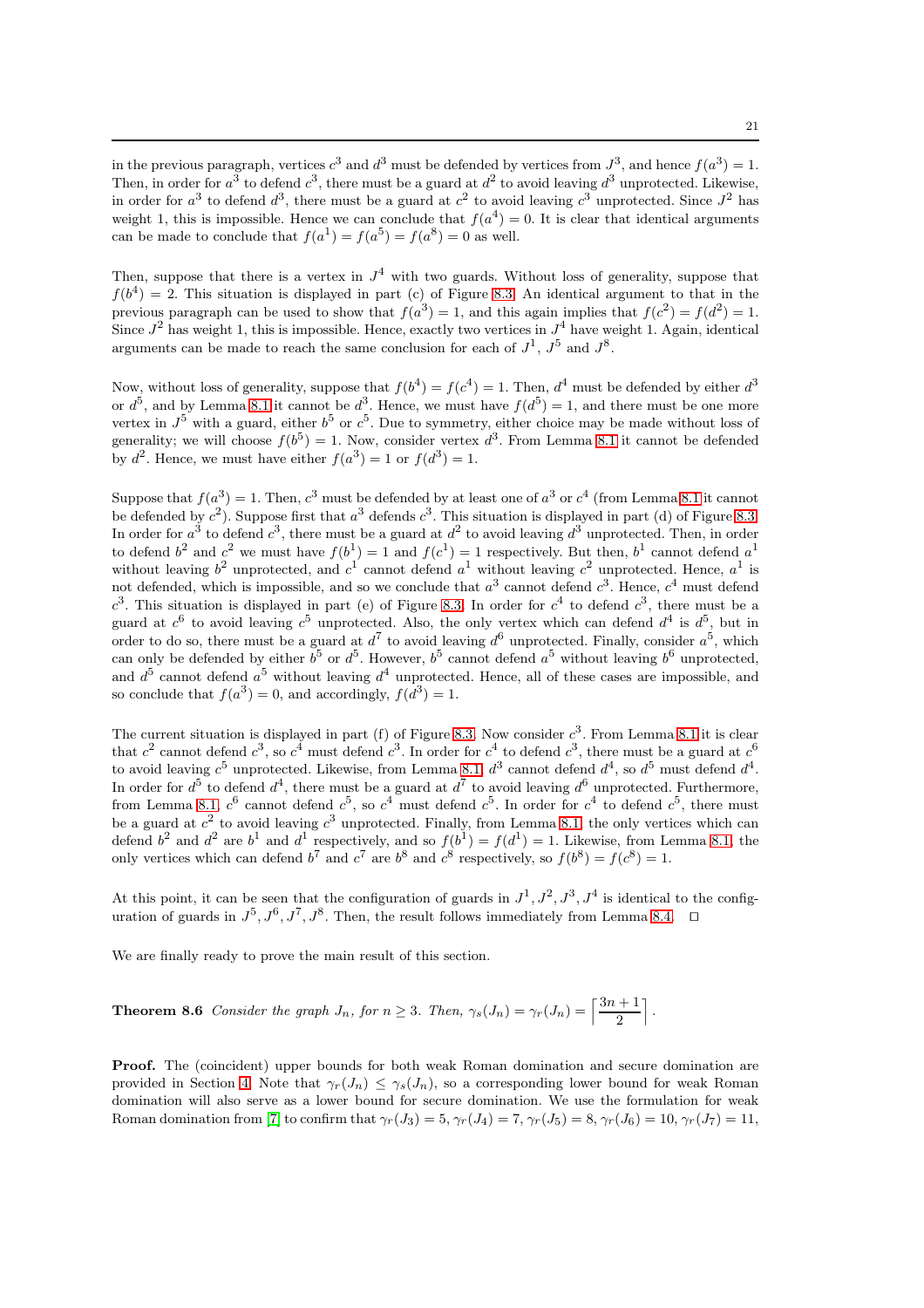

<span id="page-21-4"></span>Fig. 8.3 The six situations described in the proof of Theorem [8.5.](#page-19-1) In parts (a), (b) and (c), there are too many guards in copy  $J^2$ . In part (d),  $a^1$  is undefended. In part (e),  $a^5$  is undefended. In part (f), the configuration of guards in  $J^1, J^2, J^3, J^{\bar{4}}$  is identical to that in  $J^5, J^6, J^7, J^8$ .

and  $\gamma_T(J_8) = 13$ , and the formulation from [\[5\]](#page-21-5) to confirm the corresponding results for secure domination. Then, suppose there is a value  $k \ge 9$  such that Theorem [8.6](#page-20-0) is true for  $n = 3, \ldots, k - 1$ , but is not true for  $n = k$ . That is, there exists a weak Roman dominating function f for  $J_k$  with weight  $w(f) < \left\lceil \frac{3k+1}{2} \right\rceil$ . This implies that  $w(f) \leq \frac{3k}{2}$ . Hence, from Lemma [8.3](#page-18-2) we have  $w(f) = \frac{3k}{2}$ , each set of four consecutive copies has weight 6, and each copy has weight 1 or 2.

It is easy to check that there are only two possibilities. Either f has the repeating pattern 121212 . . . 12, or f has the repeating pattern  $21122112...2112$ . Note that it is impossible to combine these two patterns without there being a set of four consecutive copies with weight not equal to 6. Then, since  $k \ge 9$ , by Theorem [8.2](#page-17-1) the pattern  $121212...12$  is impossible. Hence, f must have the repeating pattern 21122112 . . . 2112. Then, by Theorem [8.5](#page-19-1) there is weak Roman dominating function for  $J_{k-4}$  with weight equal to  $\frac{3k}{2} - 6 < \left[\frac{3(k-4)+1}{2}\right]$ . This contradicts our initial assumption, completing the proof.  $\Box$ 

#### References

- <span id="page-21-1"></span>1. Agustin, I.H., Dafik, D. (2014). On the Domination Number of Some Families of Special Graphs. In: *Prosiding Seminar Matematika dan Pendidikan Matematika* (Vol. 1).
- <span id="page-21-0"></span>Alanko, S., Vercals, S., Isopoussu, A., Östergård, P.R., Pettersson, V. (2011) Computing the domination number of grid graphs. *Electronic Journal of Combinatorics*, P141.
- <span id="page-21-2"></span>3. Arumugam, S., Kala, R. (1998). Domination parameters of hypercubes. *Journal of the Indian Mathematical Society*, 65(1–4), 31–38.
- <span id="page-21-3"></span>4. Burcroff, A. (2020). Tightness of Paired and Upper Domination Inequalities for Direct Product Graphs. *Arxiv preprint*, https://arxiv.org/abs/2008.03887.
- <span id="page-21-5"></span>5. Burdett, R., Haythorpe, M. (2020). An improved binary programming formulation for the secure domination problem. *Annals of Operations Research*, 295, 561–573.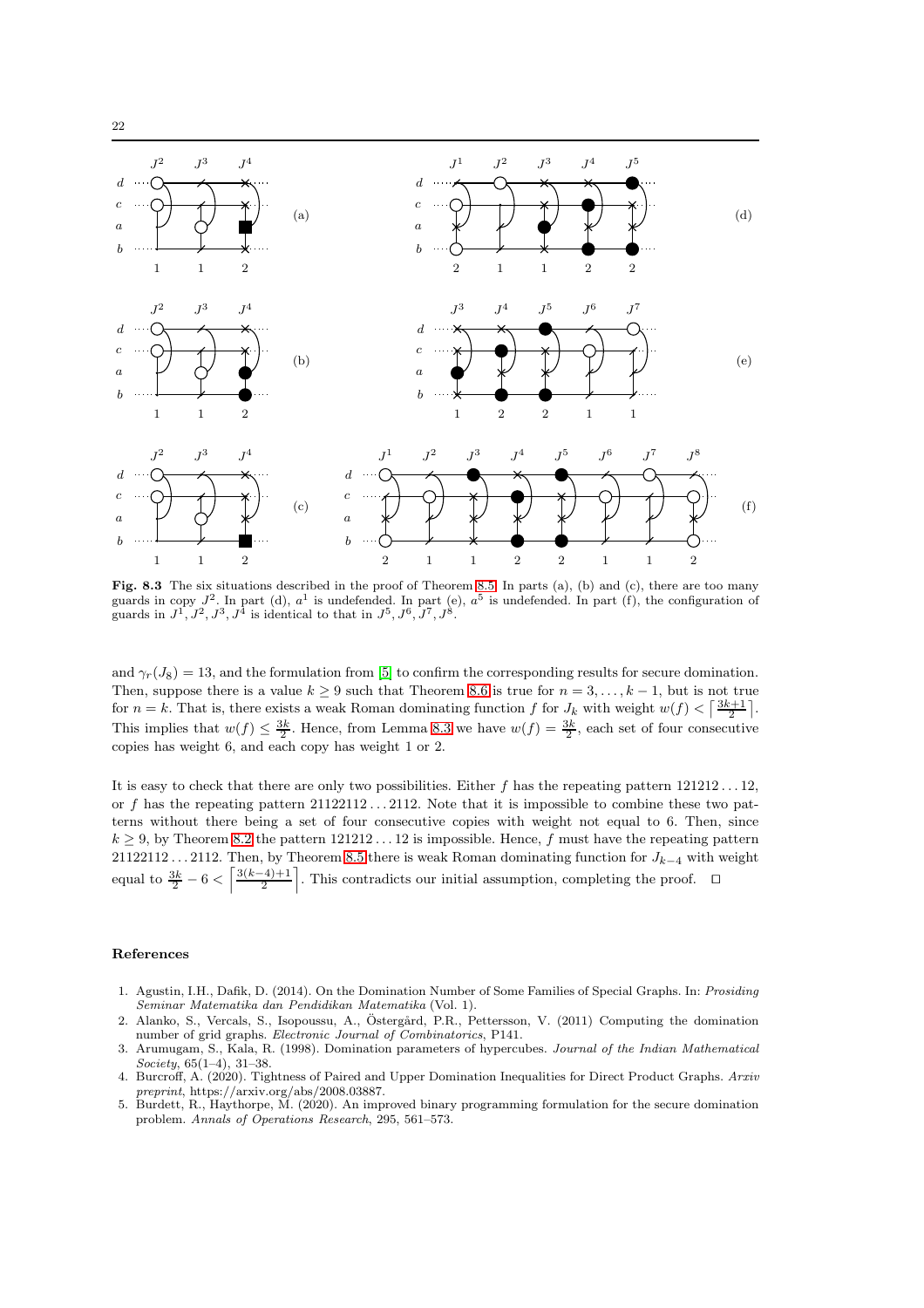- <span id="page-22-29"></span>6. Burdett, R., Haythorpe, M., Newcombe, A. (2021). Binary Programming Formulations for the Upper Domination Problem. *Annals of Operations Research*, submitted.
- <span id="page-22-30"></span>7. Burger, A.P., De Villiers, A.P., Van Vuuren, J.H. (2013). A binary programming approach towards achieving effective graph protection. In: *Proc. 2013 ORSSA Annual Conf., ORRSA*, pp. 19–30.
- <span id="page-22-2"></span>8. Change, T.Y., Clark, W.E. (1993). The domination numbers of the 5 × n and 6 × n grid graphs. *Journal of Graph Theory*, 17, 81–107.
- <span id="page-22-7"></span>Crevals, S., Östergård, P.R. (2018). On the domination number of 2-dimensional torus graphs. *Utilitas Mathematica*, 106, 289–300.
- <span id="page-22-31"></span>10. Fan, N., Watson, J.P. (2012) Solving the connected dominating set problem and power dominating set problem by integer programming. In: *International conference on combinatorial optimization and applications*, Springer, Berlin, Heidelberg, pp. 371–383.
- <span id="page-22-12"></span>11. Fricke, G.H., Hedetniemi, S.M., Hedetniemi, S.T., McRae, A.A., Wallis, C.K., Jacobson, M.S., Martin, H.W., Weakley, W.D. (1995). Combinatorial problems on chessboards: a brief survey. In: *Graph Theory, Combinatorics, and Algorithms: Proc. 7th Quadrennial Internat. Conf. on the Theory and Applications of Graphs (Y. Alavi and A. Schwenk, eds.)* Vol. 1, pp. 507–528.
- <span id="page-22-4"></span>12. Gonçalves, D., Pinlou, A., Rao, M., Thomassé, S. (2011). The domination number of grids. *SIAM Journal on Discrete Mathematics*, 25(3), 1443–1453.
- <span id="page-22-15"></span><span id="page-22-1"></span>13. Gravier, S. Total domination number of grid graphs. (2002). *Discrete Applied Mathematics*, 121(1–3), 119–128.
- 14. Hare, E.O. (1989). *Algorithms for Grids and Grid-Like Graphs.* Ph.D. thesis, Department of Computer Science, Clemson University.
- <span id="page-22-24"></span>15. Haythorpe, M., Newcombe, A. (2021). The Secure Domination Number of Cartesian Products of Small Graphs with Paths and Cycles. *Discrete Applied Mathematics*, submitted. https://arxiv.org/abs/2103.01406
- <span id="page-22-13"></span>16. Hedetniemi, J.T., Hedetniemi, S.T. (2021). Domination in Chessboards. *Structures of Domination in Graphs*, Springer, pp. 341–386.
- <span id="page-22-28"></span>17. Isaacs, R. (1975). Infinite Families of Nontrivial Trivalent Graphs Which Are Not Tait Colorable. *American Mathematics Monthly*, 82, 221–239.
- <span id="page-22-0"></span>18. Jacobson, M.S., Kinch, L.F. (1984) On the domination number of products of graphs. *Ars Combinatoria*, 18, 33–44.
- <span id="page-22-17"></span>19. Jafari Rad, N., Mojdeh, D.A., Musawi, R., Nazari, E. Total domination in cubic Knödel graphs. (2021). *Comminucations in Combinatorics and Optimization*, 6(2), 221–230.
- <span id="page-22-16"></span>20. Klobuˇcar, A. (2004). Total domination numbers of cartesian products. *Mathematical Communications*, 9(1), 35–44.
- <span id="page-22-27"></span>21. Kratica, J., Matić, D., Filipović, V. (2020). Weakly convex and convex domination numbers for generalized Petersen and flower snark graphs. *Revista de la Unión Mathmática Argentina*, 61(2), 441-456.
- <span id="page-22-23"></span>22. Lai, Y.L., Lin, C.T., Ho, H.M. (2011). Weak roman domination on graphs. In: *Proceedings of the 28th workshop on combinatorial mathematics and computation theory, Penghu University of Science and Technology, Penghu, Taiwan, May 27–28, 2011*.
- <span id="page-22-5"></span>23. Liu, J., Zhang, X. The exact domination number of generalized Petersen graphs  $P(n, k)$  with  $n = 2k$  and  $n = 2k + 2$ . *Computational and Applied Mathematics*, 33(2), 497-506.
- <span id="page-22-26"></span>24. Maksimovic, Z., Kratica, J., Savic, A., Bogdanovic, M. (2018). Some static roman domination numbers for Flower Snarks. In: *XIII Balkan Conference on Operational Research Proceedings*, FON, pp. 9-15.
- <span id="page-22-10"></span>25. Mojdeh, D.A., Habibi, M., Badakhshian, L. (2018). Total and connected domination in chemical graphs. *Italian Journal of Pure and Applied Mathematics*, 39, 393–401.
- <span id="page-22-6"></span>26. Pavlič, P., Žerovnik, J. (2013). A note on the domination number of the cartesian products of paths and cycles. *Kragujevac Journal of Mathematics*, 37(2), 275–285.
- <span id="page-22-8"></span>27. Pouyandeh, S., Golriz, M, Sorouhesh, M., Khademi, M. (2021). On domination number of Latin square graphs of finite cyclic groups. *Discrete Mathematics, Algorithms and Applications*, 13(01), 2050090.
- <span id="page-22-25"></span>28. Pushpam, P.R.L., Suseendran, C. (2019). Secure domination in middle graphs. *Bulletin of the International Mathematical Virtual Institute*, 9, 25–38.
- <span id="page-22-21"></span>29. Pushpam, P.R.L., Kamalam, M. (2021). Weak Roman domination in Chess graphs. *Malaya Journal of Mathematik (MJM)*, 9(1), 486–493.
- <span id="page-22-11"></span>30. Quadras, J., Mahizl, A.S.M., Rajasingh, I., Rajan, R.S. (2015). Domination in certain chemical graphs. *Journal of Mathematical Chemistry*, 53(1), 207–219.
- <span id="page-22-18"></span>31. Sampathkumar, E., Walikar, H.B. (1979). The connected domination number of a graph. *Journal of Mathematical and Physical Sciences*, 13(6), 607–613.
- <span id="page-22-9"></span>32. Shan, L., Li, H., Zhang, Z. (2017). Domination number and minimum dominating sets in pseudofractal scalefree web and Sierpiński graph. *Theoretical Computer Science*, 677, 12-30.
- <span id="page-22-19"></span>33. Shobana, A., Palaniammal, S. (2015). Connected Domination Number in Circulant Graphs. *International Journal of Mathematical Analysis*, 9(50), 2485–2488.
- <span id="page-22-3"></span>34. Spalding, A. (1998). *Min-Plus Algebra and Graph Domination.* Ph.D. thesis, Department of Applied Mathematics, University of Colorado.
- <span id="page-22-22"></span>35. Valveny, M., Rodríguez-Velázques, J.A. (2020). Protection of graphs with emphasis on Cartesian product graphs. *FILOMAT*, 33(1), 319–333.
- <span id="page-22-20"></span>36. Vijayan, A., Nes Mabel, M.F. (2016). Connected dominating sets and connected domination polynomials of square of centipedes. *Journal of Information and Optimization Sciences*, 37(2), 155–165.
- <span id="page-22-14"></span>37. Wallis, C.K. (1996). *Domination parameters of line graphs of designs and variations of chessboard graphs.* Ph.D. thesis, Clemson University.